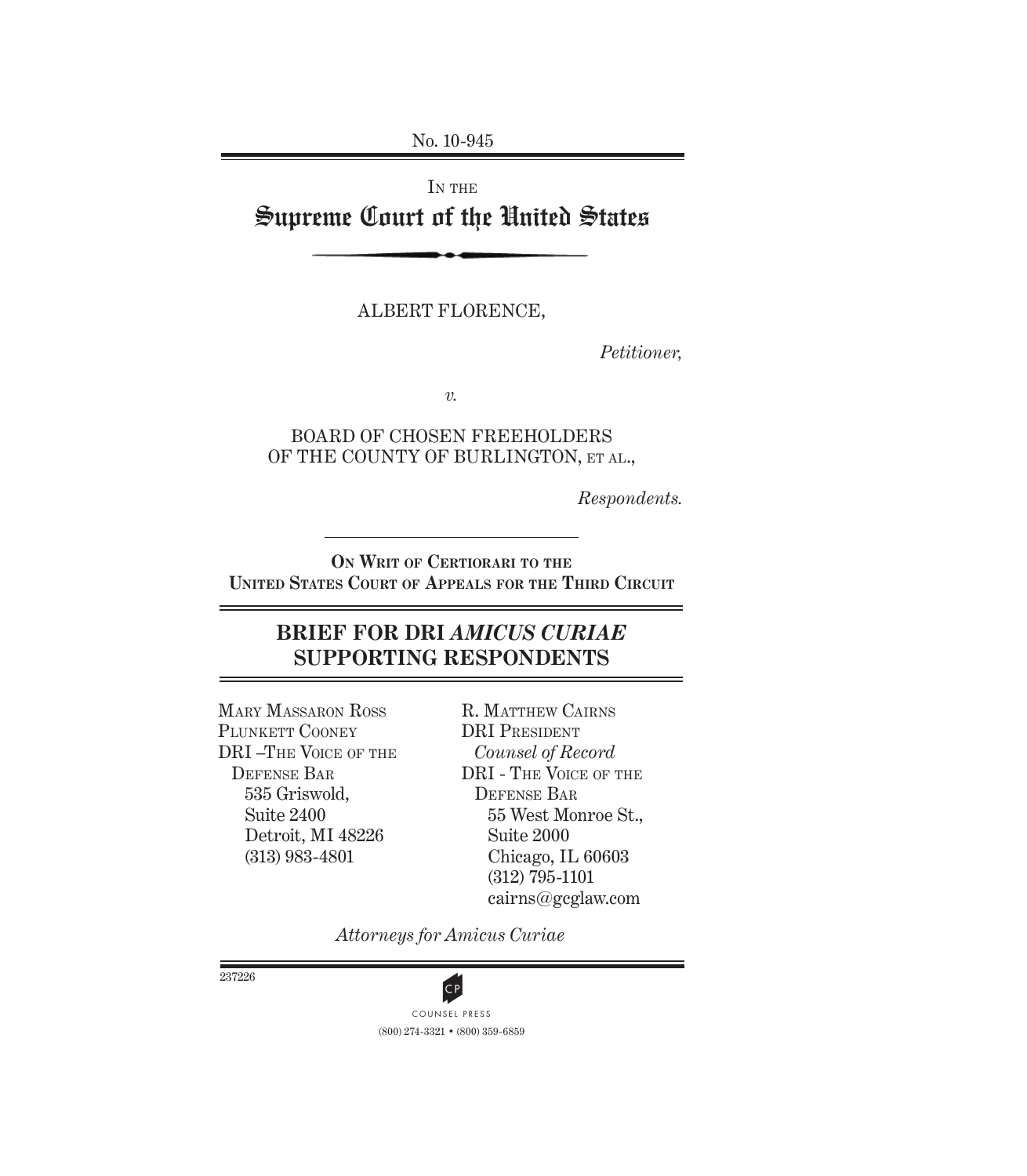# **QUESTION PRESENTED**

Whether the Fourth Amendment permits a jail to conduct a suspicionless search of every individual arrested for any minor offense no matter what the circumstances.

*i*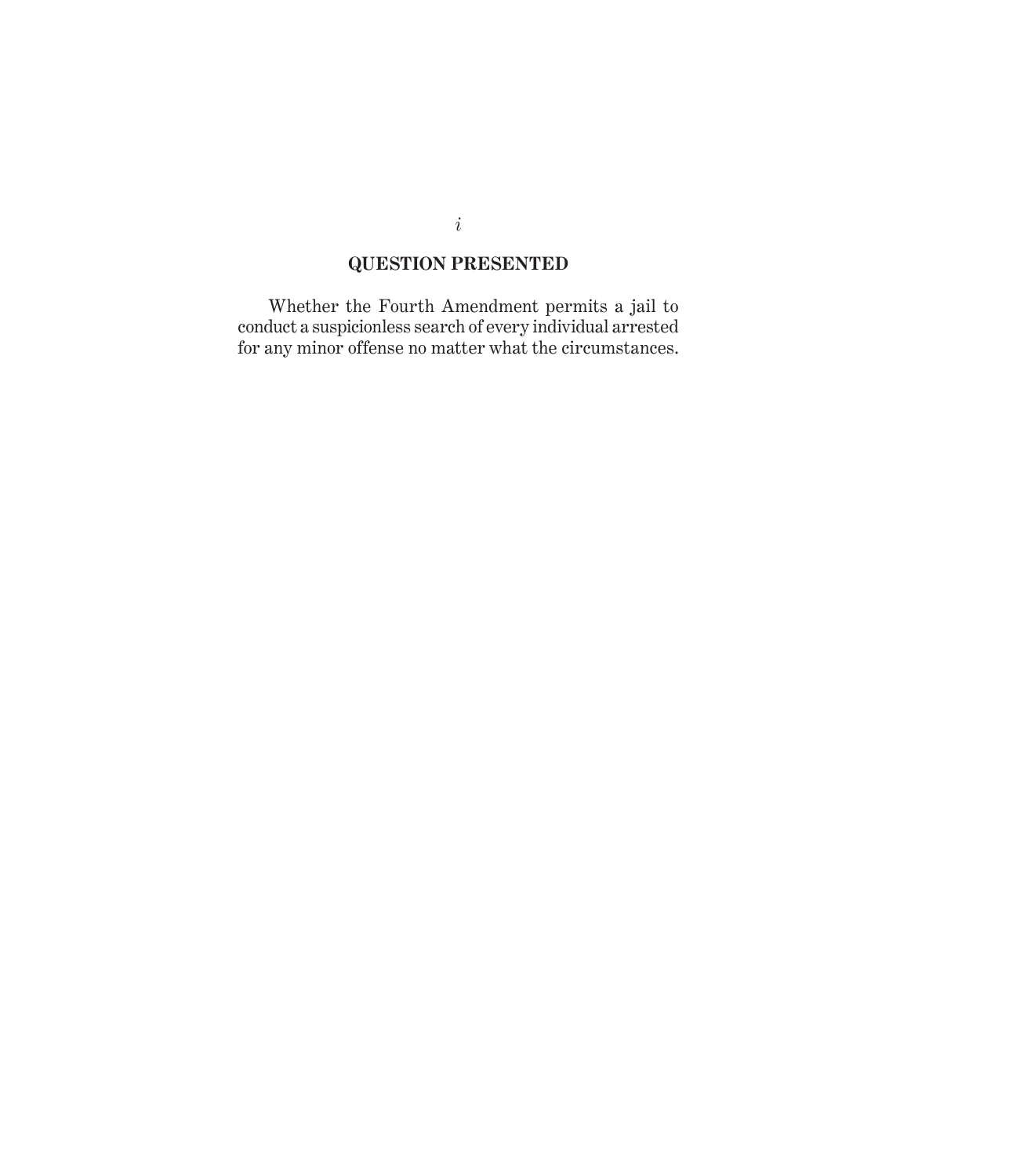## **TABLE OF CONTENTS**

| QUESTION PRESENTED             | i              |
|--------------------------------|----------------|
| TABLE OF CONTENTS              | ij             |
| TABLE OF CITED AUTHORITIES     | $\overline{V}$ |
| INTEREST OF DRI                |                |
| $SUMMARY$ OF ARGUMENT $\ldots$ | 2              |
| <b>ARGUMENT I</b>              |                |

| A BLANKET STRIP SEARCH<br>POLICY IS REASONABLE AND<br>THEREFORE CONSTITUTIONAL<br>PURSUANT TO BELL V. WOLFISH.                                                                             | 4 |
|--------------------------------------------------------------------------------------------------------------------------------------------------------------------------------------------|---|
| A. Bell addressed a general policy<br>applicable to all detainees and did not<br>require individualized suspicion                                                                          | 4 |
| B. Three federal circuits, including the Third<br>Circuit in this case, have correctly determined<br>that individualized suspicion is not required<br>for the strip searches at issue here | 5 |

*ii*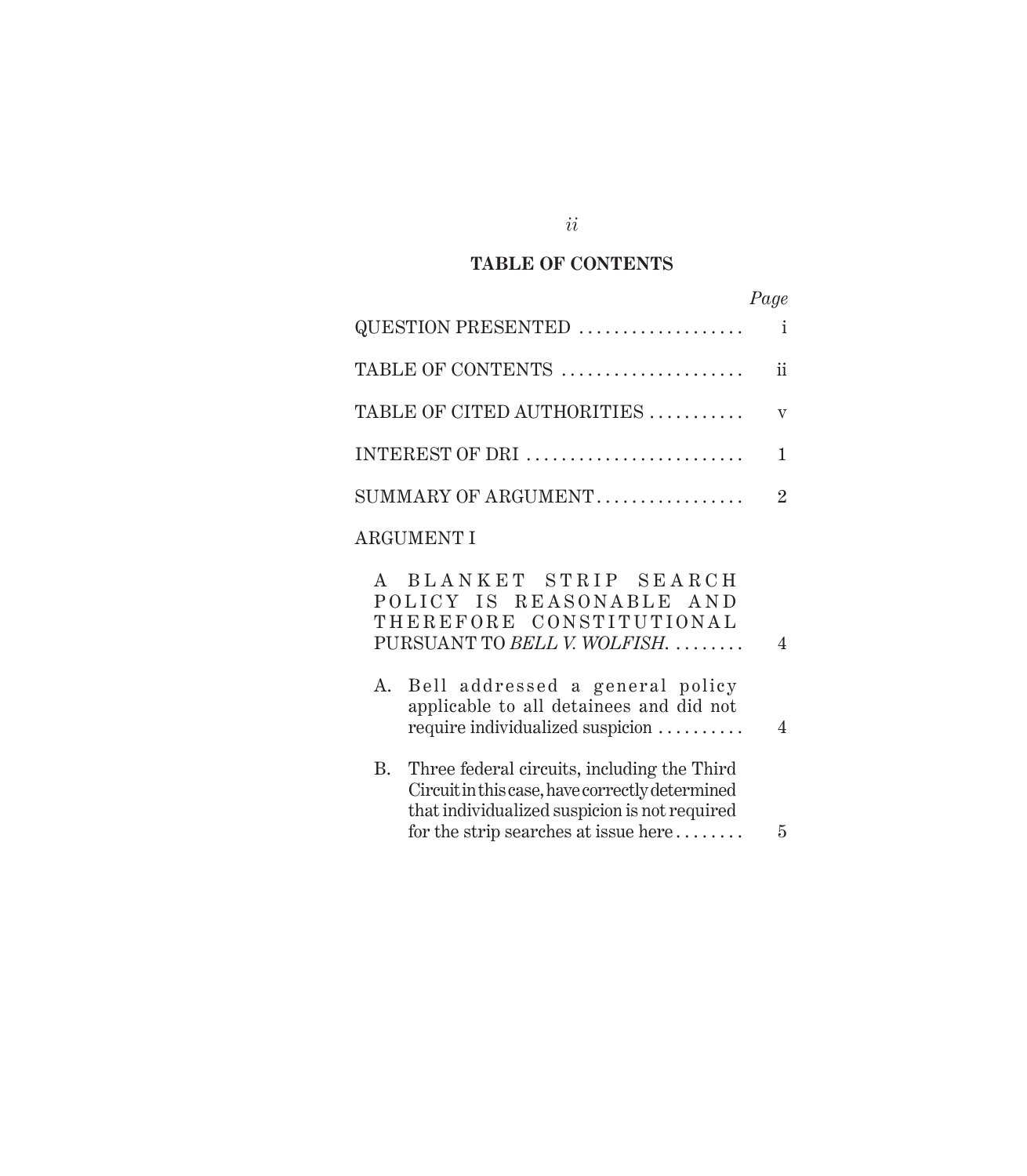# *Table of Contents*

*Page*

## ARGUMENT II

|    | A BRIGHT-LINE RULE ALLOWING                        |    |  |  |  |  |
|----|----------------------------------------------------|----|--|--|--|--|
|    | BLANKET STRIP SEARCHES OF ALL                      |    |  |  |  |  |
|    | ARRESTEES ADMITTED TO A JAIL'S                     |    |  |  |  |  |
|    | GENERAL POPULATION CREATES LESS                    |    |  |  |  |  |
|    | AMBIGUITY, IS EASIER TO ADMINISTER,                |    |  |  |  |  |
|    | AND AVOIDS THE POTENTIAL FOR                       |    |  |  |  |  |
|    | MANIPULATION INHERENT IN A                         |    |  |  |  |  |
|    | REASONABLE SUSPICION STANDARD                      | 9  |  |  |  |  |
|    |                                                    |    |  |  |  |  |
| А. | A bright-line rule allowing a blanket strip        |    |  |  |  |  |
|    | search policy is easier for correctional           |    |  |  |  |  |
|    | institution personnel to administer and results    |    |  |  |  |  |
|    | in less ambiguity in the law when decisions        |    |  |  |  |  |
|    | to search are reviewed by courts $\dots\dots\dots$ | 9  |  |  |  |  |
|    |                                                    |    |  |  |  |  |
| B. | This Court has approved the use of bright-line     |    |  |  |  |  |
|    | rules allowing searches without reasonable         |    |  |  |  |  |
|    | suspicion in several contexts where the            |    |  |  |  |  |
|    | individuals to be searched are determined          |    |  |  |  |  |
|    |                                                    |    |  |  |  |  |
|    | by participation in an activity or membership      |    |  |  |  |  |
|    | in a class and where requiring reasonable          |    |  |  |  |  |
|    | suspicion is impractical and can result            |    |  |  |  |  |
|    | in abuse of discretion and unfairness              | 16 |  |  |  |  |
|    |                                                    |    |  |  |  |  |
|    | Prisoners have, at most, a lesser<br>1.            |    |  |  |  |  |
|    | expectation of privacy that, when                  |    |  |  |  |  |
|    | coupled with the security needs of                 |    |  |  |  |  |
|    | a prison, allow for searches without               |    |  |  |  |  |
|    | reasonable suspicion                               | 17 |  |  |  |  |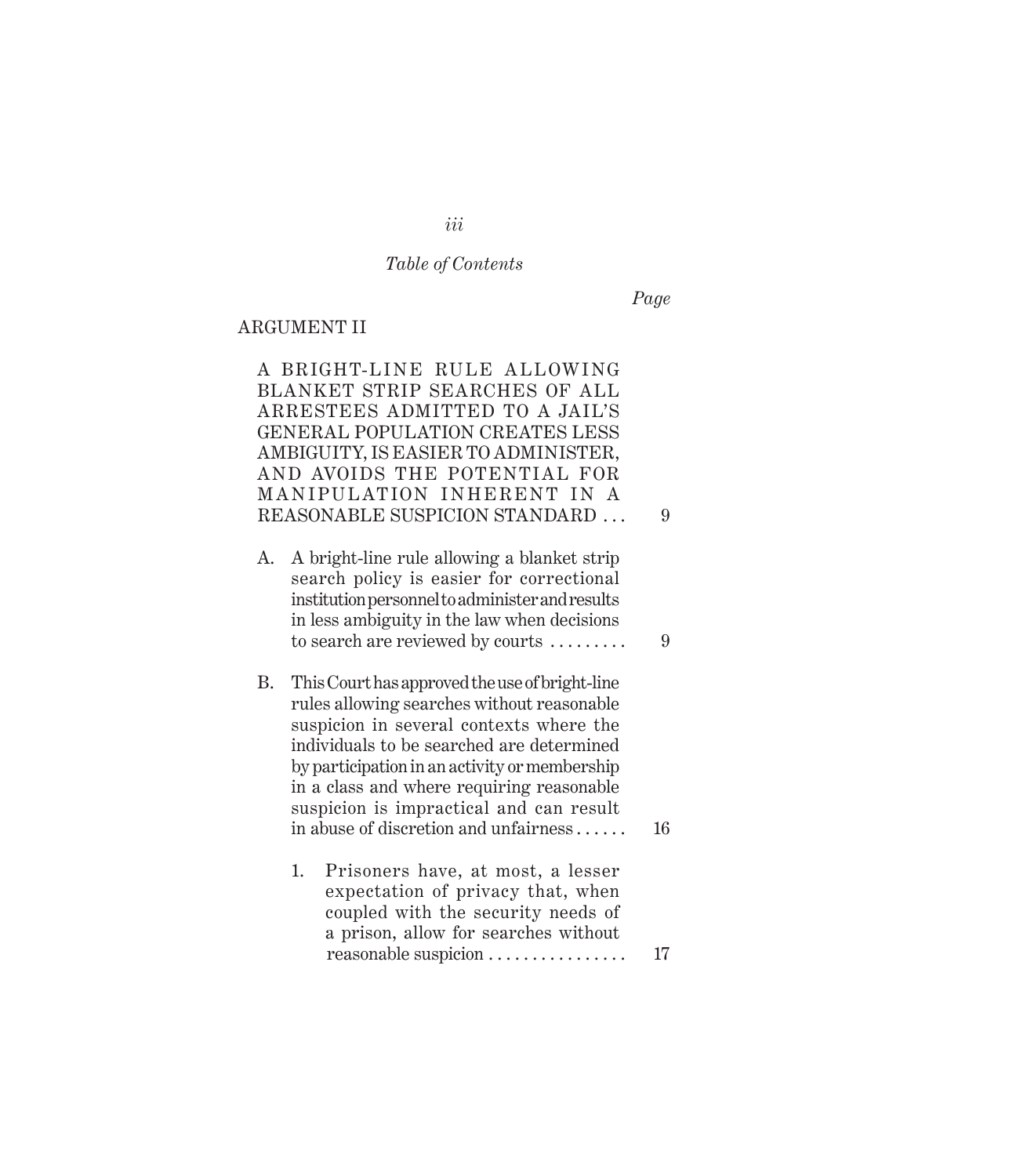# *Table of Contents*

|    |                                                                                                                                                                                                                                                                                                                                       | Page |
|----|---------------------------------------------------------------------------------------------------------------------------------------------------------------------------------------------------------------------------------------------------------------------------------------------------------------------------------------|------|
| 2. | The case against individualized<br>suspicion here, is at least as strong as<br>cases in which this Court repeatedly has<br>rejected such a requirement                                                                                                                                                                                | 20   |
|    | Drug testing transportation<br>$\mathbf{a}$ .<br>employees and certain government<br>employees without individualized<br>suspicion is reasonable under the<br>Fourth Amendment because the<br>government has an interest in<br>ensuring the safety of the public and<br>implementing a reasonable suspicion<br>standard is unworkable | 20   |
|    | A bright-line rule of searching all<br>$\mathbf{b}$ .<br>members of the public crossing the<br>border, boarding airplanes, and<br>entering a government building<br>is easier to administer than a<br>reasonable suspicion standard and<br>avoids abuse of discretion                                                                 | 23   |
|    | Drug searches for students<br>c.<br>participating in school activities do<br>not require individualized suspicion<br>because a school's interest in<br>preventing drug use outweighs<br>any privacy interest and targeted<br>searches are impractical and subject<br>to abuse $\dots\dots\dots\dots\dots\dots\dots\dots\dots$         | 25   |
|    | CONCLUSION                                                                                                                                                                                                                                                                                                                            | 29   |

*iv*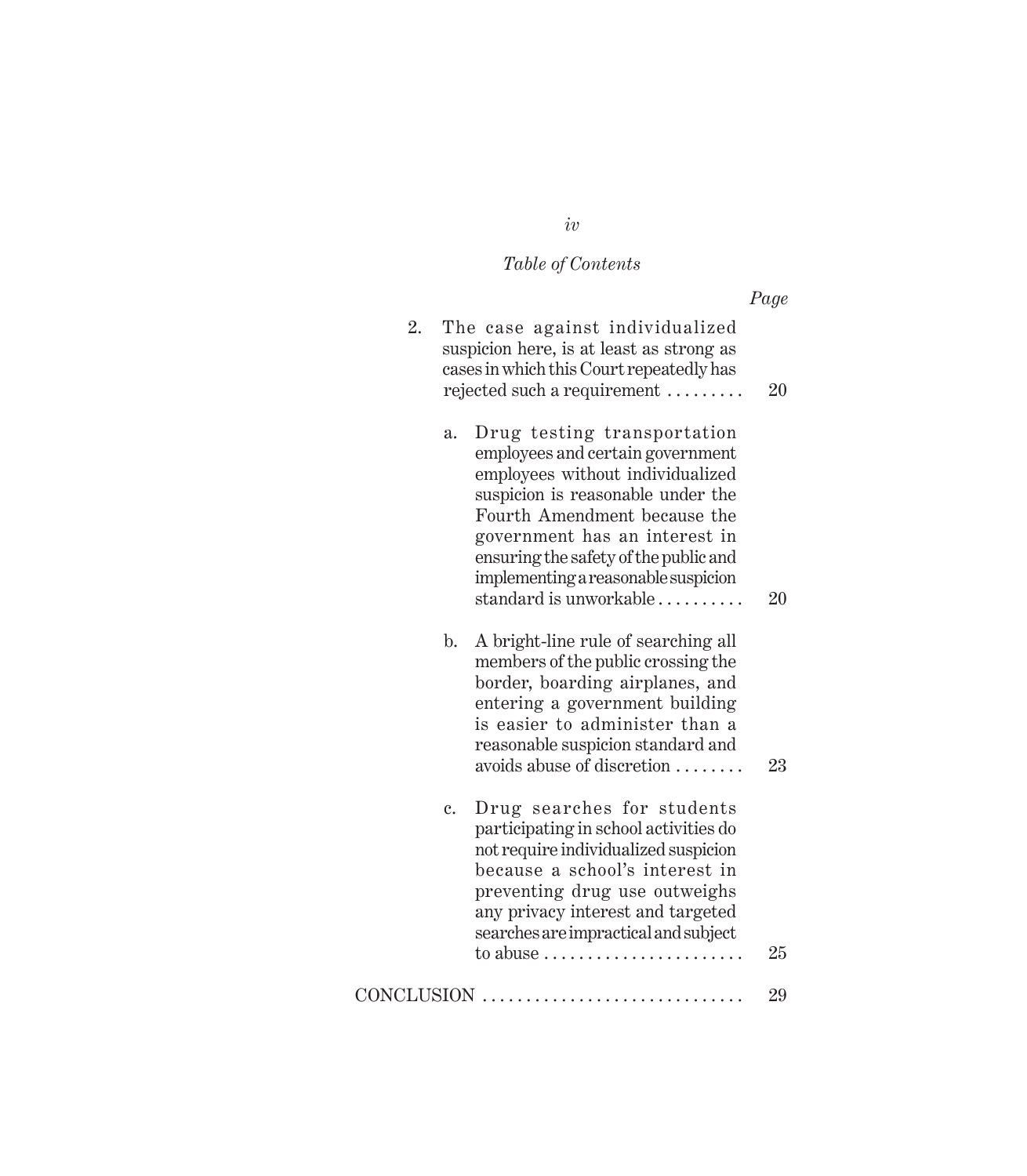### **TABLE OF CITED AUTHORITIES**

### **CASES**

| Bd. of Educ. of Indep. Sch. Dist. No. 92 of<br>Pottawatomie County v. Earls,                  |
|-----------------------------------------------------------------------------------------------|
| Bell v. Wolfish,                                                                              |
| Bull v. City and County of San Francisco,                                                     |
| Griffin v. Wisconsin,<br>26                                                                   |
| Hill v. Bogans,<br>$735$ F. 2d. 391 (10th Cir. 1984)<br>10                                    |
| Hudson v. Palmer,<br>18                                                                       |
| Int'l Brotherhood of Teamsters v.<br>Dep't of Transp.,<br>932 F.2d 1292 (9th Cir. 1991)<br>21 |
| <i>McMorris v. Alioto,</i><br>567 F.2d 897 (9th Cir. 1978)<br>25                              |
| MindGames, Inc. v. W. Pub. Co., Inc.,<br>14                                                   |

*v*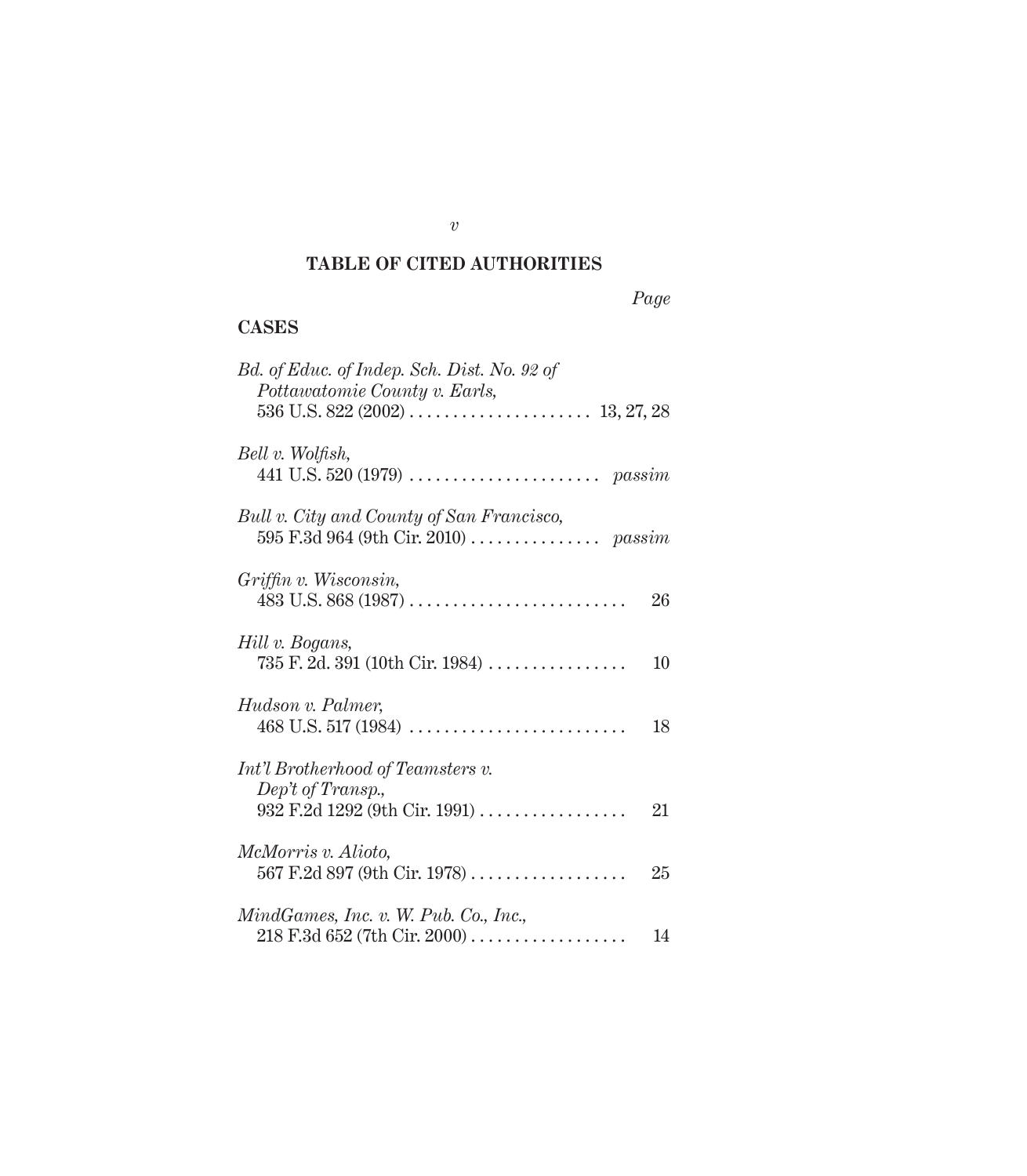## *Cited Authorities*

| Page                                                   |
|--------------------------------------------------------|
| Nat'l Treasury Employees Union v. Von Raab,            |
| Neumeyer v. Beard,<br>421 F.3d 210 (3d Cir. 2005)<br>9 |
| Powell v. Barrett,                                     |
| Samson v. California,                                  |
| Skinner v. Ry. Labor Executives Ass'n,                 |
| U.S. v. Bell,<br>$464$ F.2d 667 (2d. Cir. 1972)<br>25  |
| United States v. Barnes,<br>10                         |
| United States v. Brignoni-Ponce,                       |
| United States v. Edwards,<br>25                        |
| United States v. Knights,<br>16, 17                    |

# *vi*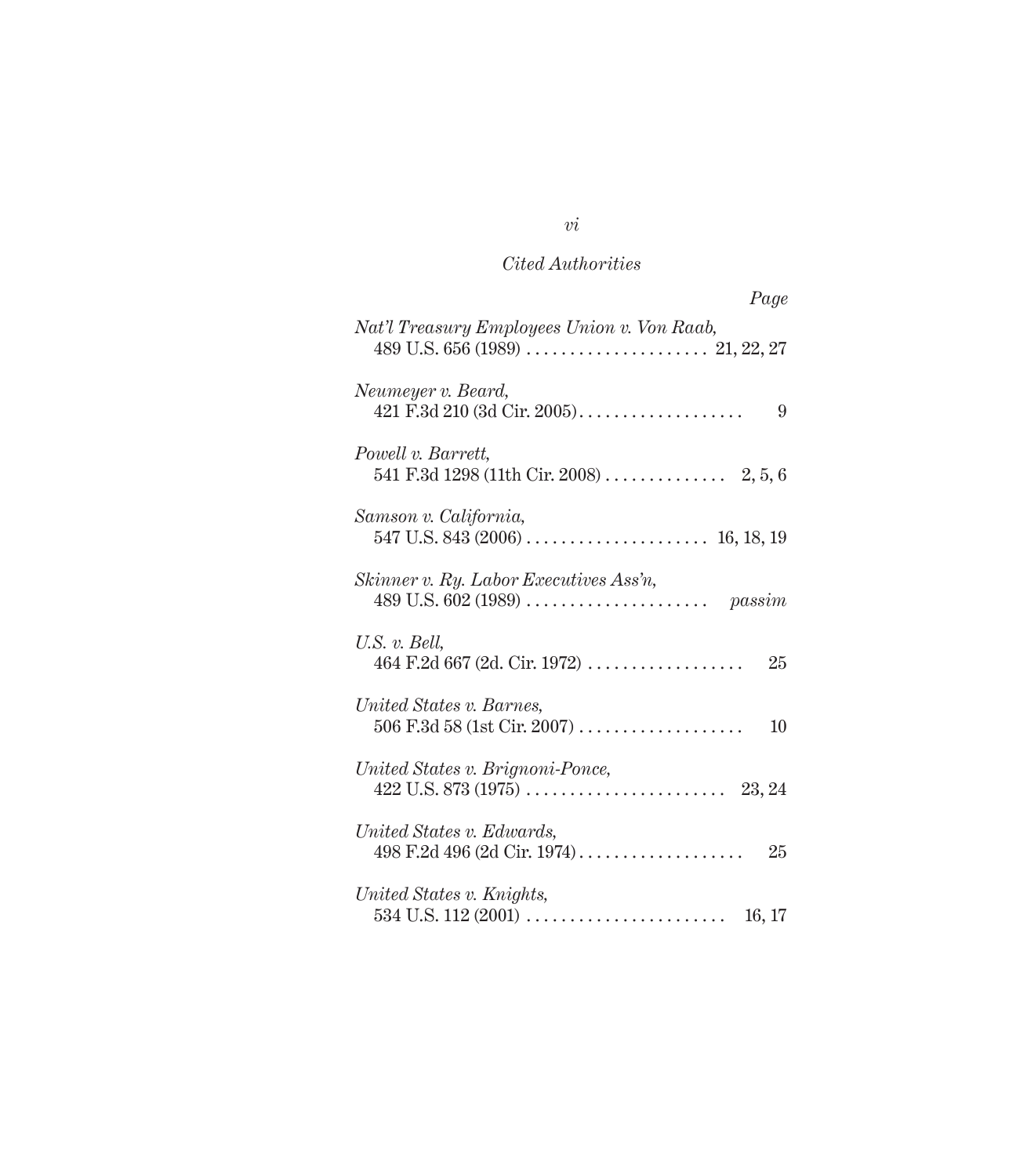### *Cited Authorities*

| Page                                                                     |
|--------------------------------------------------------------------------|
| United States v. Martinez-Fuerte,<br>23                                  |
| Vernonia Sch. Dist. 47J v. Acton,<br>$515$ U.S. 646 (1995)<br>25, 26, 27 |
| STATUTES                                                                 |
|                                                                          |
| 1                                                                        |
| 1                                                                        |
| 7                                                                        |
| Cal. Penal Code Ann. $\S 3067(a)$<br>19                                  |

# **OTHER CITED AUTHORITIES**

| Kathleen M. Sullivan, The Justices of Rules |                                            |  |  |    |
|---------------------------------------------|--------------------------------------------|--|--|----|
|                                             | and Standards, 106 Harv. L. Rev. 22 (1992) |  |  | 14 |

*vii*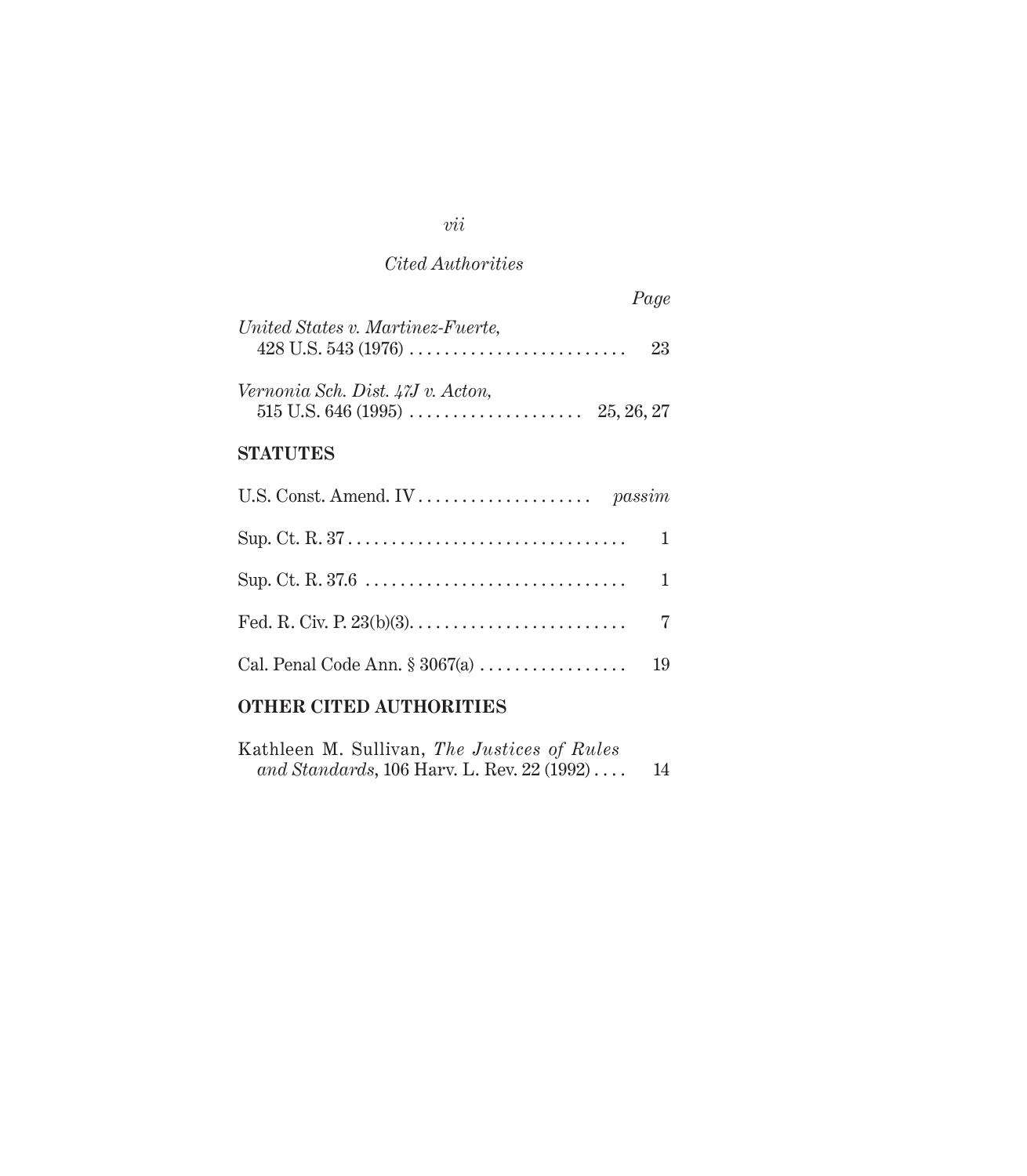### **INTEREST OF DRI**<sup>1</sup>

*Amicus curiae* DRI—the Voice of the Defense Bar, is a 22,500-member international association of defense lawyers who represent individuals, corporations, insurance carriers, and local governments involved in civil litigation. Committed to enhancing the skills, effectiveness and professionalism of defense lawyers, DRI seeks to address issues germane to defense lawyers and the civil justice system. DRI has long been a voice for a fair and just system of civil litigation, seeking to ensure that it operates to effectively, expeditiously, and economically resolve disputes for litigants. To that end, DRI participates as *amicus curiae* in cases that raise issues of importance to its membership and to the judicial system. This is such a case.

DRI's interest in this case stems from its members' need to advise local government clients regarding the rules for implementing strip searches in correctional institutions and the associated risk of litigation. DRI members are also involved in defending these local governments, many of whom are under severe financial strain, from burdensome, distracting, and time consuming litigation. DRI's concern is that moving from a bright-line rule of strip searching every individual as part of the process of entering the general prison or jail population to requiring jail personnel to search those arrested on a

<sup>1.</sup> Pursuant to Rule 37.6, *amicus* certifies that no counsel for a party authored this brief in whole or in part and that no person or entity, other than *amicus*, its members, or its counsel, has made a monetary contribution to the preparation or submission of this brief. The parties have filed written consent to the filing of *amicus* briefs pursuant to Rule 37.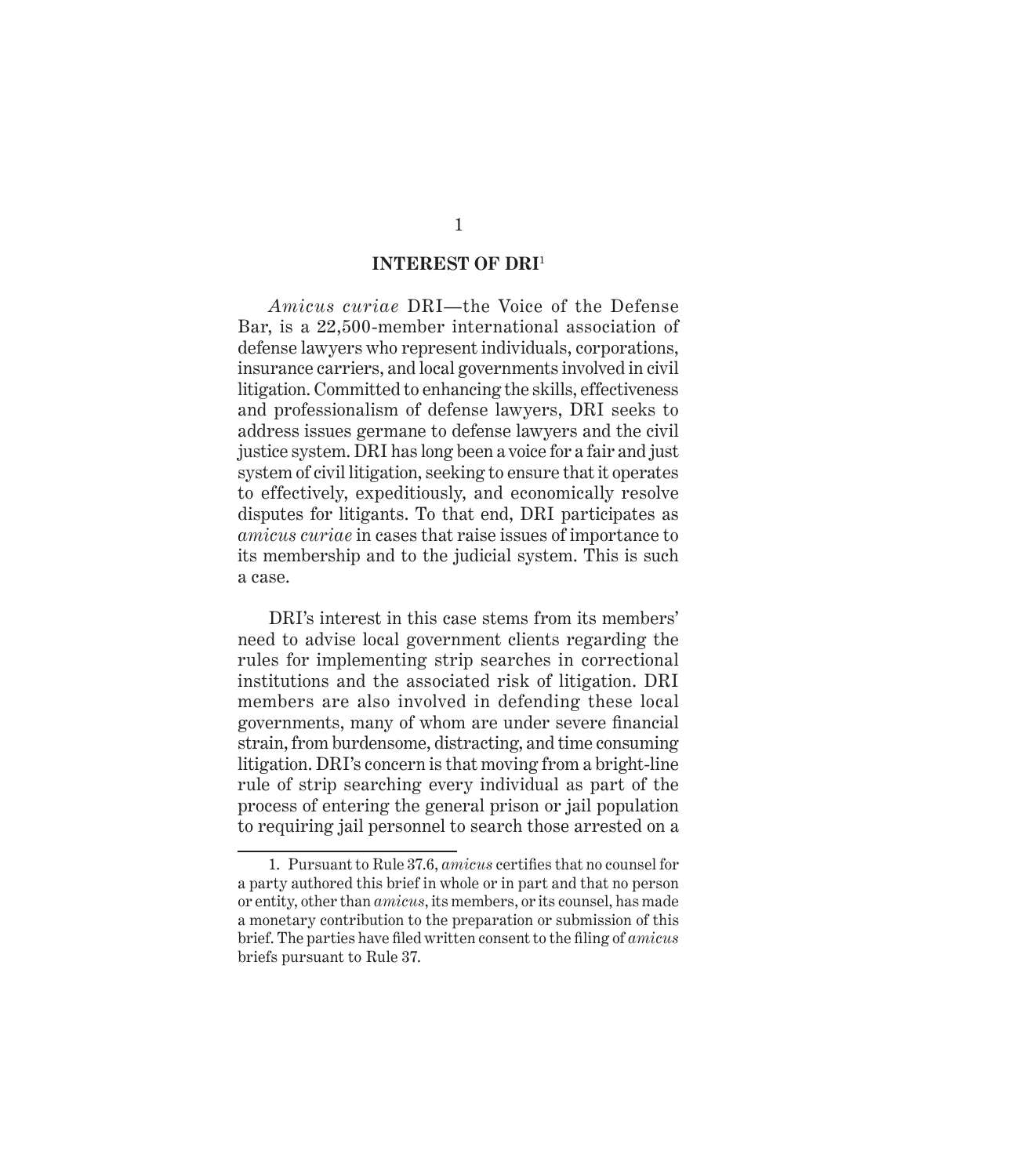misdemeanor only with a showing of reasonable suspicion, opens the door to profiling and other abuses of discretion and leaves local governments vulnerable to lawsuits on equal protection grounds. Additionally, because courts will be given discretion to review searches on a case-bycase basis under a reasonable suspicion standard, the resulting uncertainty in the law will increase the difficulty of advising clients on developing and implementing strip search policies that decrease the risk of litigation. DRI's members are involved in litigation in state and federal courts all over the country, and therefore, DRI is wellpositioned to assist the Court by offering insight into the impact of the decision at issue here.

#### **SUMMARY OF ARGUMENT**

The Third Circuit in this case, as well as the Eleventh Circuit in *Powell v. Barrett*, 541 F.3d 1298, 1300 (11th Cir. 2008) (en banc) and the Ninth Circuit in *Bull v. City and County of San Francisco*, 595 F.3d 964 (9th Cir. 2010) (en banc) have correctly determined that a blanket policy of strip searching all arrestees admitted to a general jail population is reasonable under *Bell v. Wolfish*, 441 U.S. 520 (1979). All three cases recognize that *Bell* addressed a general policy, not individual searches. The visual body-cavity search policy at issue in *Bell* applied to all detainees, regardless of the crime committed, and it applied as well to some who did not commit any crime. The Supreme Court in *Bell* recognized the special security needs of correctional institutions, as well as the discretion traditionally afforded to prison administrators, and did not mandate individualized suspicion as a prerequisite for visual body-cavity searches.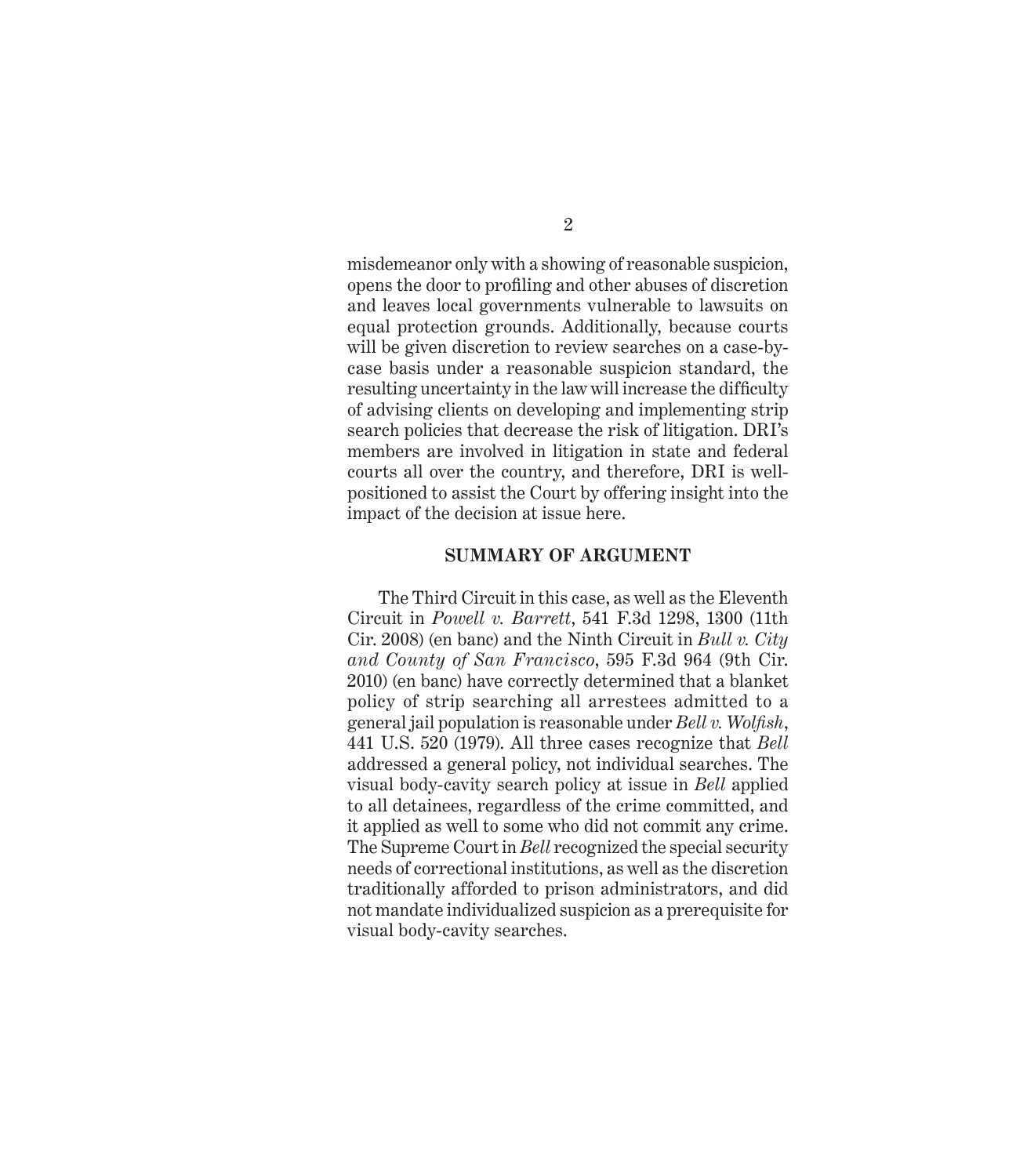In addition to addressing security and administrative concerns in prisons, a blanket strip search policy minimizes challenges to searches conducted by police and correctional officers that would undoubtedly be raised if they are forced to operate under a less-definite reasonable suspicion standard. Furthermore, when courts have the discretion to determine the reasonableness of these searches on a case-by-case basis, the calculus can be extremely complex, and the resulting uncertainty in the law makes it harder to develop and implement strip search policies that avoid the risk of litigation. The resulting litigation, moreover, will necessarily be based on a multiplicity of facts, making it harder to resolve at the motion stage. This means expensive, distracting and often unpredictable litigation with all its consequent problems is likely to increase.

Finally, and most importantly, this Court has approved the use of bright-line rules allowing searches in several situations in which government interests in performing a search outweigh any intrusion on an individual's privacy. In these situations, reasonable suspicion is not required, rather, individuals are searched based on their participation in an activity or membership in a class. The decisions announcing these bright-line rules recognize *amicus curiae* DRI's concern that implementing a reasonable suspicion standard is often impractical and the discretion it affords can result in abuse and unfairness to certain groups. Indeed, a correctional facility presents an even stronger case for dispensing with an individualized suspicion requirement than in most "special needs" cases in which this court already has done so.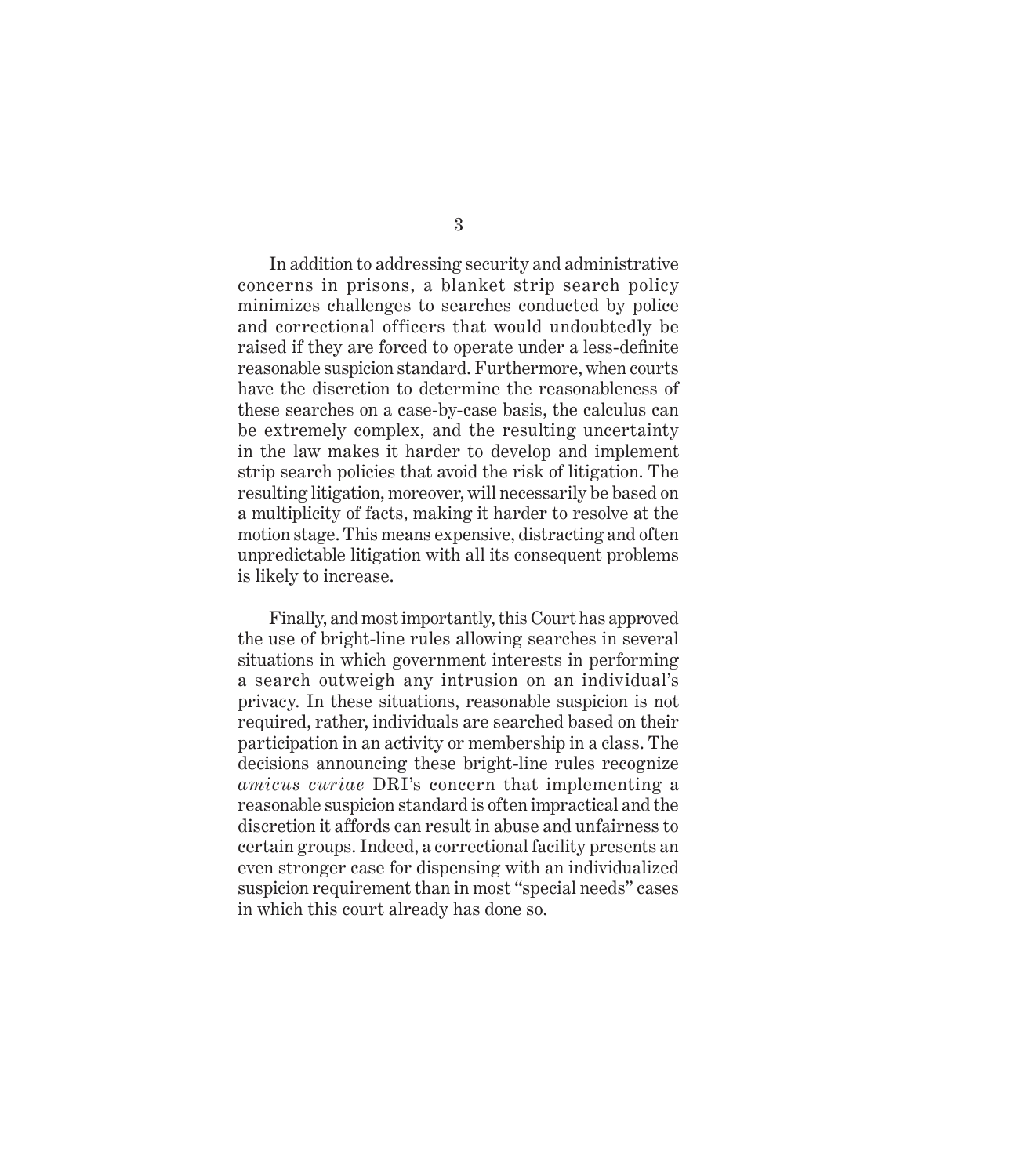#### **ARGUMENT I**

### **A BLANKET STRIP SEARCH POLICY IS REASONABLE AND THEREFORE CONSTITUTIONAL PURSUANT TO** *BELL V. WOLFISH***.**

### **A. Bell addressed a general policy applicable to all detainees and did not require individualized suspicion.**

In *Bell*, this Court upheld the lawfulness of a policy that required visual body-cavity searches of all pretrial detainees after contact visits at the Metropolitan Correctional Center in New York City. *Bell v. Wolfish*, 441 U.S. 520, 523-524 (1979). The MCC is a federally operated short-term custodial facility in New York City designed to house pretrial detainees, as well as convicted prisoners and witnesses in protective custody. *Id*. The Court recognized that "maintaining institutional security and preserving internal order and discipline are essential goals that may require limitation or retraction of the retained constitutional rights of both convicted prisoners and pretrial detainees." *Id*. at 546. The Court also acknowledged that "[s]muggling . . . money, drugs, weapons, and other contraband is all too common an occurrence. And inmate attempts to secrete these items into the facility by concealing them in body cavities are documented in this record . . . and in other cases." *Id.* at 559. As a result, prison administrators should be accorded "wide-ranging deference in the adoption and execution of policies and practices that in their judgment are needed to preserve internal order and discipline and to maintain institutional security." *Id*. at 547.

### 4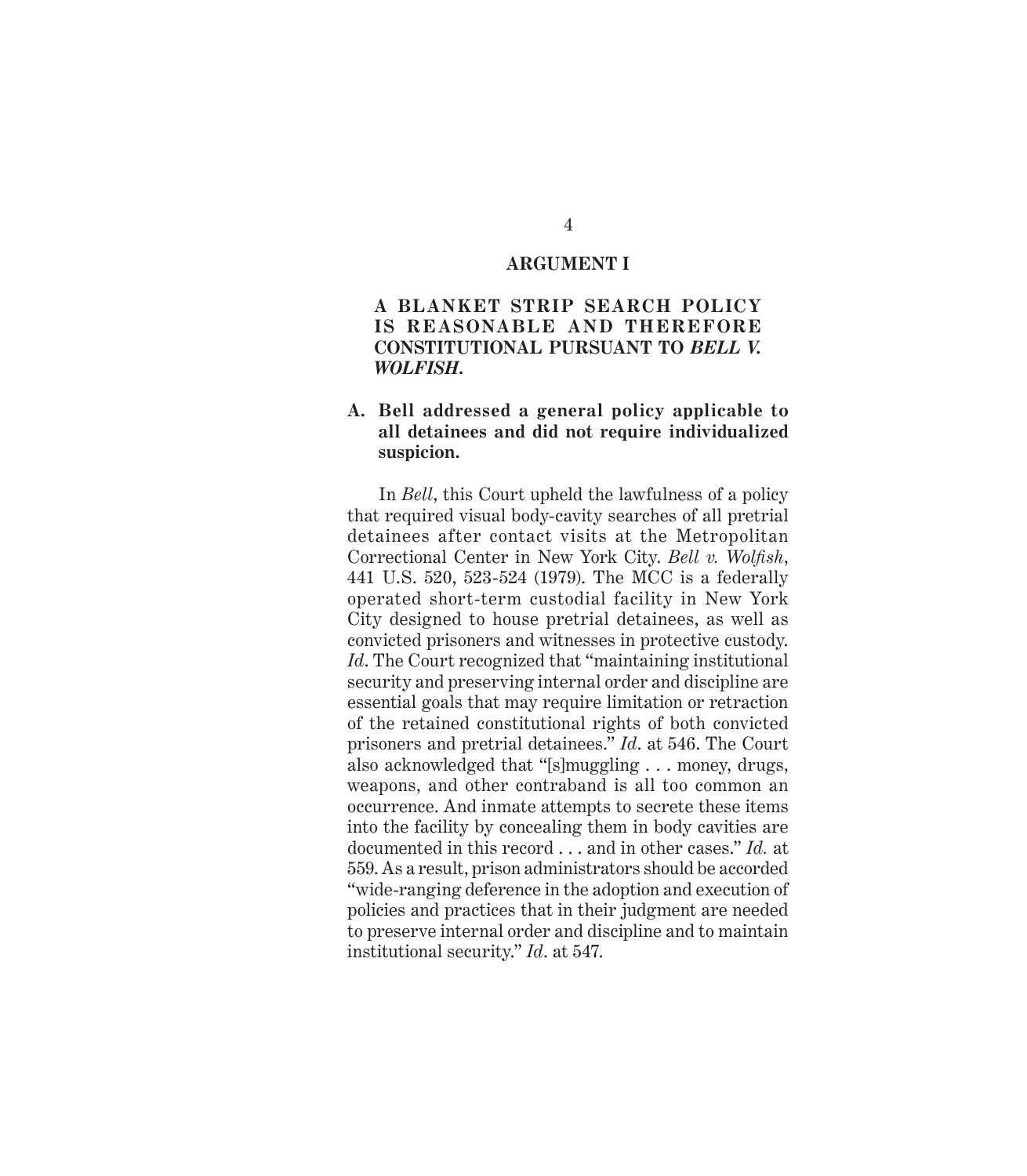5

In light of these considerations, this Court held that the visual body-cavity searches were reasonable and did not violate the Fourth Amendment. In so doing, the Court articulated a balancing test, wherein determining "reasonableness under the Fourth Amendment . . . requires a balancing of the need for the particular search against the invasion of personal rights that the search entails." *Bell*, 441 U.S. at 559. Under this test, "[c]ourts must consider the scope of the particular intrusion, the manner in which it is conducted, the justification for initiating it, and the place in which it is conducted." *Id*.

The Court's specific conclusion in *Bell* was that visual body-cavity inspections "as contemplated by the MCC rules" could be conducted on less than probable cause. 441 U.S. at 560. Leaving no doubt that a blanket strip search policy is thus constitutional, Justice Powell's dissent lamented that "at least some level of cause, such as a reasonable suspicion, should be required to justify the anal and genital searches described in this case." *Id*. at 563 (Powell, J., dissenting).

### **B. Three federal circuits, including the Third Circuit in this case, have correctly determined that individualized suspicion is not required for the strip searches at issue here**

Three federal circuits, including the Third Circuit in this case, have correctly determined that *Bell* does not require individualized suspicion for strip searches of all arrestees admitted to a jail's general population. In *Powell v. Barrett*, 541 F.3d 1298, 1300 (11th Cir. 2008) (en banc), the Court held that, pursuant to *Bell*, a policy of strip searching all arrestees as part of the process of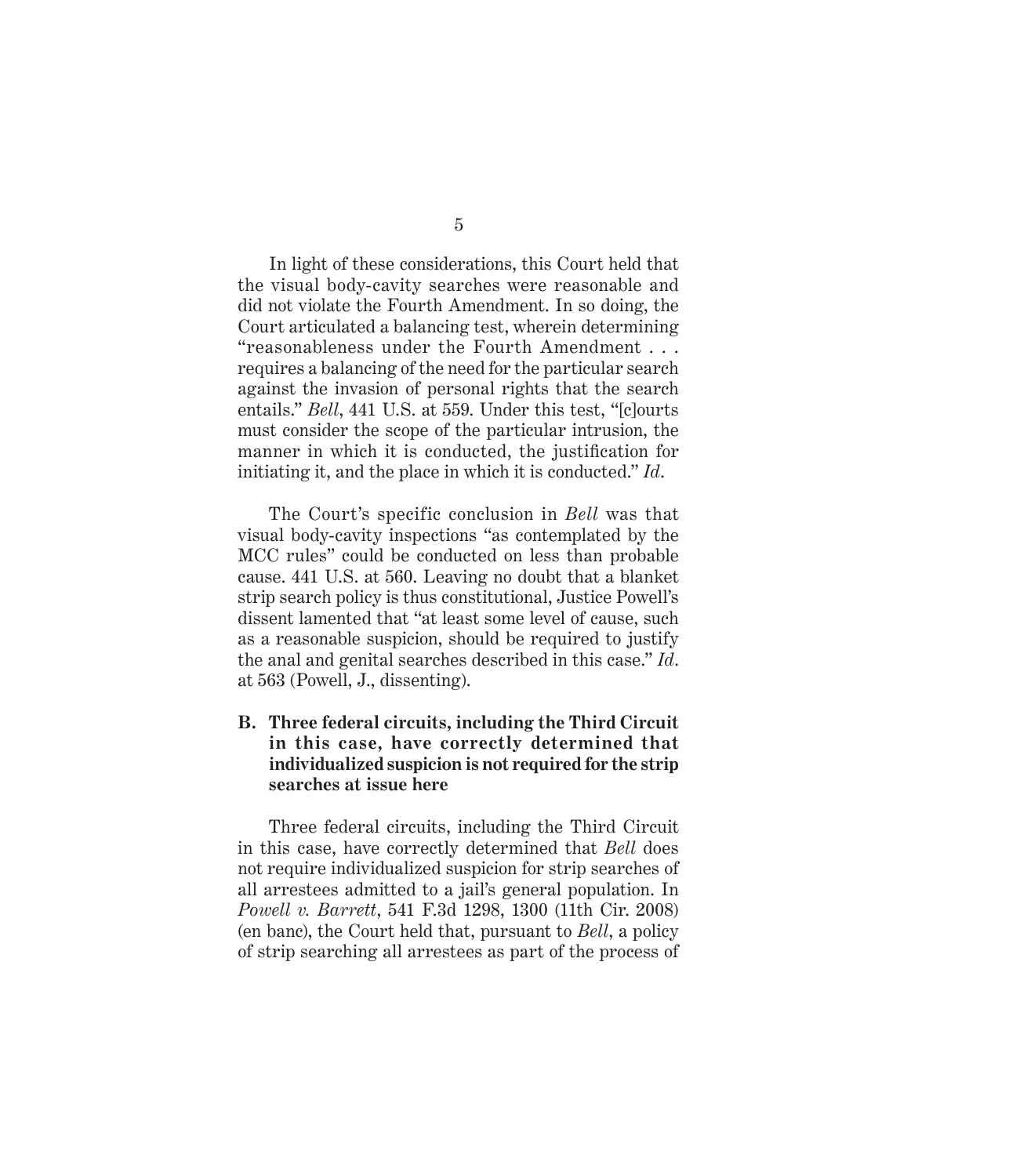booking them into the general population of a detention facility, even without reasonable suspicion to believe that they may be concealing contraband, is constitutionally permissible. Addressing the precedent set in *Bell*, the court explained, "[t]he security needs that the Court in *Bell* found to justify strip searching an inmate re-entering the jail population after a contact visit are no greater than those that justify searching an arrestee when he is being booked into the general population for the first time." *Id*. at 1302. In fact, the court observed that any factual differences with intake searches were immaterial because, "an inmate's initial entry into a detention facility might be viewed as coming after one big and prolonged contact visit with the outside world." *Id*. at 1313. Further, the visual body cavity searches conducted in *Bell* "were more intrusive, and thereby impinged more on privacy interests" than the visual strip searches at issue in *Powell*  and in this case. *Id*. at 1302.

The 11th Circuit also noted that the Supreme Court in *Bell* "addressed a strip search policy, not any individual searches conducted under it," and "[t]he Court spoke categorically about the policy, not specifically about a particular search or an individual inmate." *Powell,* 541 F.3d at 1307. In short, the policy at issue in *Bell* was a blanket policy, which *"*applied to all inmates, including those charged with lesser offenses and even those charged with no wrongdoing at all who were being held as witnesses in protective custody. The policy did not require individualized suspicion." *Id*. at 1307.

Similarly, in *Bull v. City and County of San Francisco*, 595 F.3d 964 (9th Cir. 2010) (en banc), the court upheld the San Francisco jail system's policy requiring the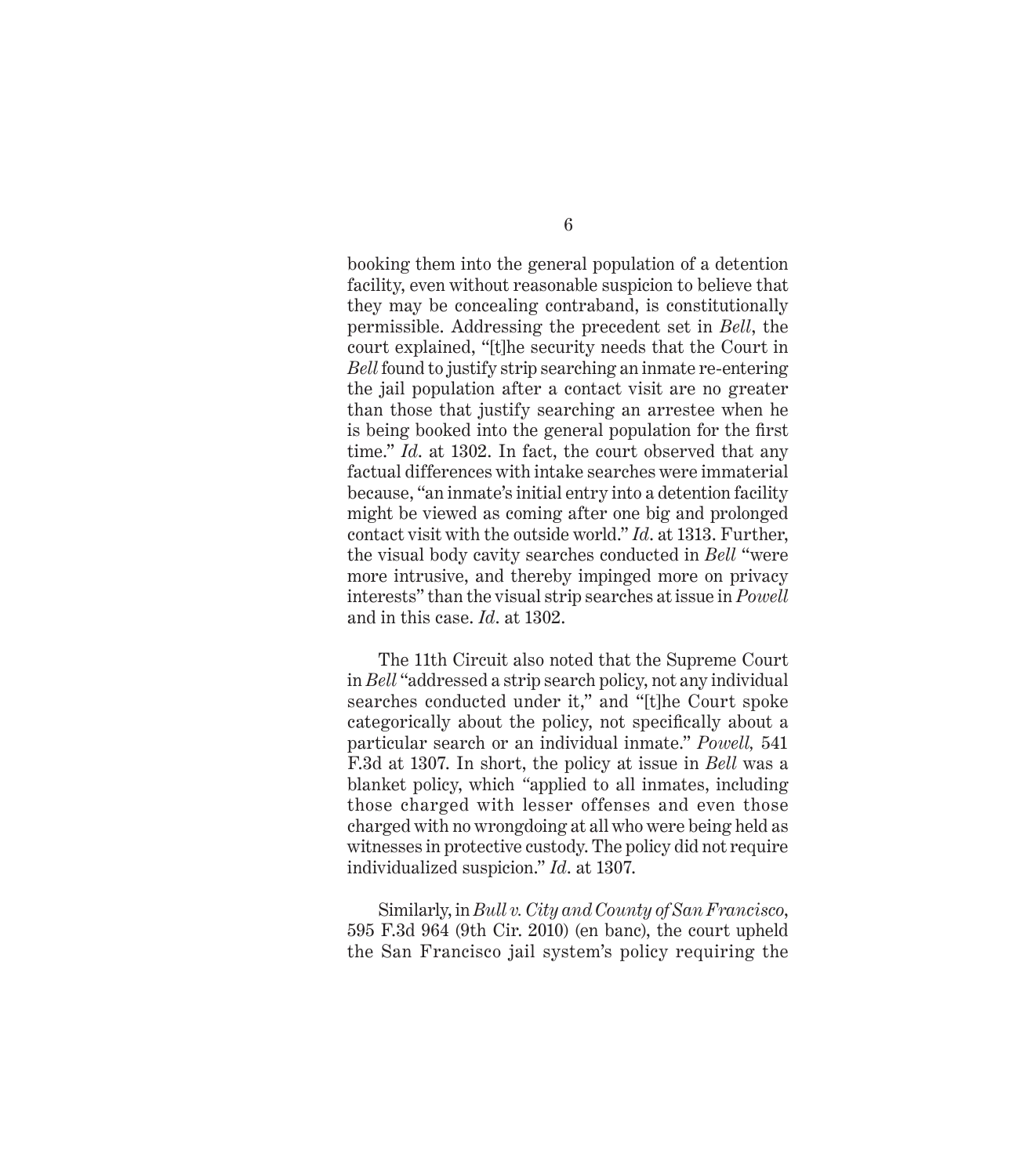strip search of all arrestees who were to be introduced into the general jail population for custodial housing. *Id*. at 966, 975. The policy was implemented "[t]o address a serious problem of contraband smuggling in the jail system . . . ." *Id*. In a class action lawsuit challenging this policy on its face, the district court held that it violated the Fourth Amendment rights of the persons searched. *Id*. The district court certified a class under Federal Rule of Civil Procedure 23(b)(3) and defined the class as including all persons who "were arrested on any charge not involving weapons, controlled substances, or a charge of violence, and not involving a violation of parole or a violation of probation . . . and who were subjected to a blanket visual body cavity strip search . . .without any individualized reasonable suspicion that they were concealing contraband." *Id*. at 969.

Citing *Bell*, the Ninth Circuit recognized that "the scope, manner, and justification for San Francisco's strip search policy was not meaningfully different from the scope, manner, and justification for the strip search policy in *Bell*." *Bull*, 595 F.3d at 975. The court further acknowledged that "[t]he record reveals a pervasive and serious problem with contraband inside San Francisco's jails, as well as numerous instances in which contraband was found during a search . . . ." *Id*. Thus, "under *Bell*, San Francisco's strip search policy was reasonable and therefore did not violate the class members' Fourth Amendment rights." *Id*.

As did the 11th Circuit, the Ninth Circuit recognized that, in *Bell*, "[t]he Supreme Court did not require MCC officials to consider the individual characteristics of the persons subject to the strip search policy. Nor did the Court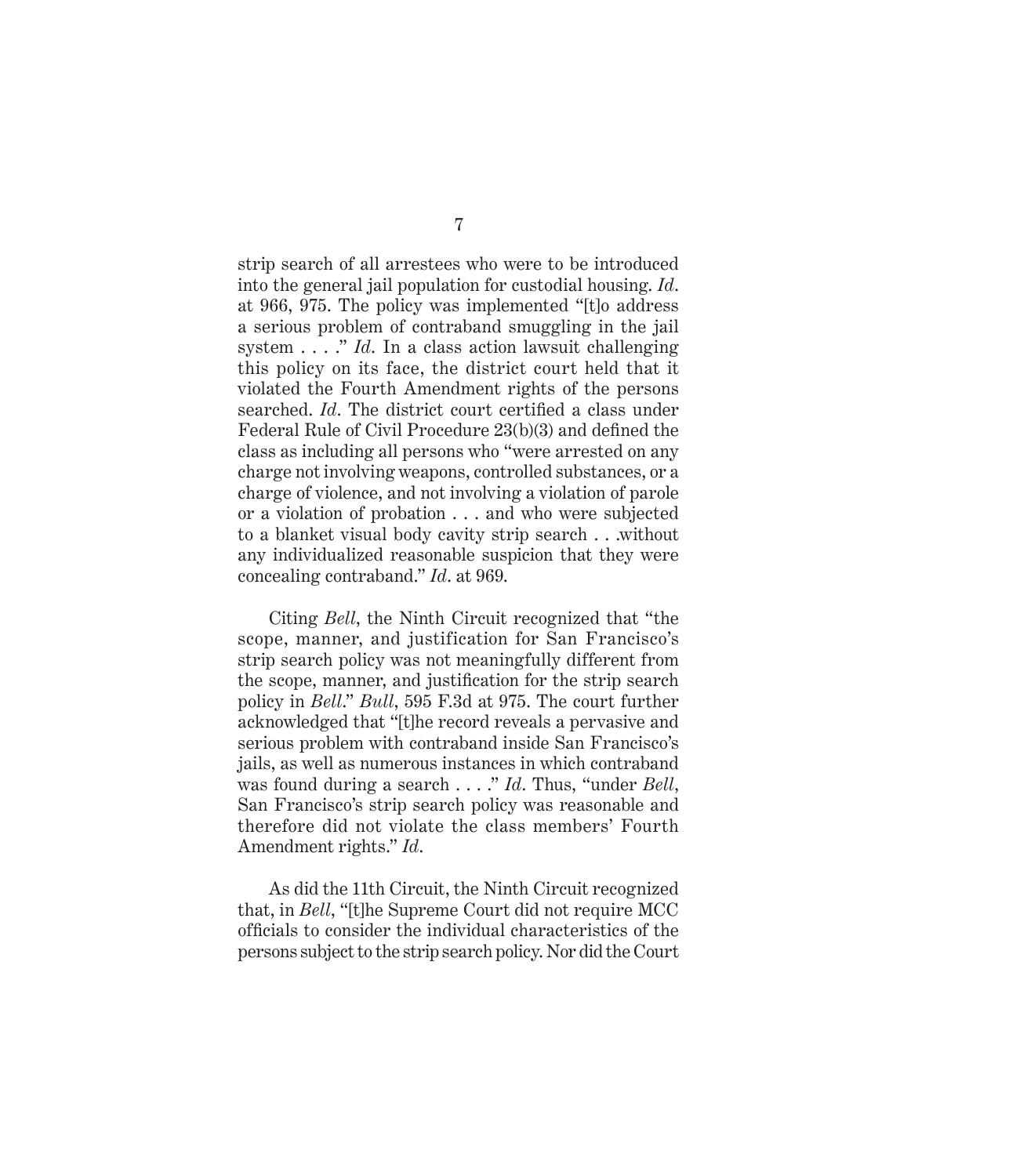require MCC officials to articulate their suspicions that a particular person subject to the policy was smuggling contraband." *Bull*, 595 F.3d at 978. Moreover, "*Bell* did not require MCC officials to modify the strip search policy based on whether a detainee had been charged with a serious or minor offense." *Id*. Thus, a blanket strip search policy applicable to all persons who had contact visits is "categorically reasonable" under the circumstances in the detention facility. *Id*.

Likewise in this case, the Third Circuit observed that "[b]ecause the scope, manner, and place of the [strip] searches" at issue were "similar to or less intrusive" than the visual body cavity searches in *Bell*, "the only factor on which Plaintiffs could distinguish this case is the Jails' justification for the searches." (Pet'r App. 20a). Of the reasons cited by the jails in justifying the searches, "the potential for smuggling of weapons, drugs, and other contraband poses the greatest security threat." *Id*. The court found that "the security interest in preventing smuggling at the time of intake is as strong as the interest in preventing smuggling after the contact visits at issue in *Bell*." *Id*. at 21a.

The Third Circuit correctly observed that "the *Bell* court explicitly rejected any distinction in security risk based on the reason for detention . . . . Instead, the security risk was defined by the fact of detention in a correctional facility." (Pet'r App. 21a). Further, "*Bell* did not require individualized suspicion for each inmate searched; it assessed the facial constitutionality of the policy as a whole, as applied to all inmates at MCC." *Id*. at 22a. Finally, in a footnote, the court observed that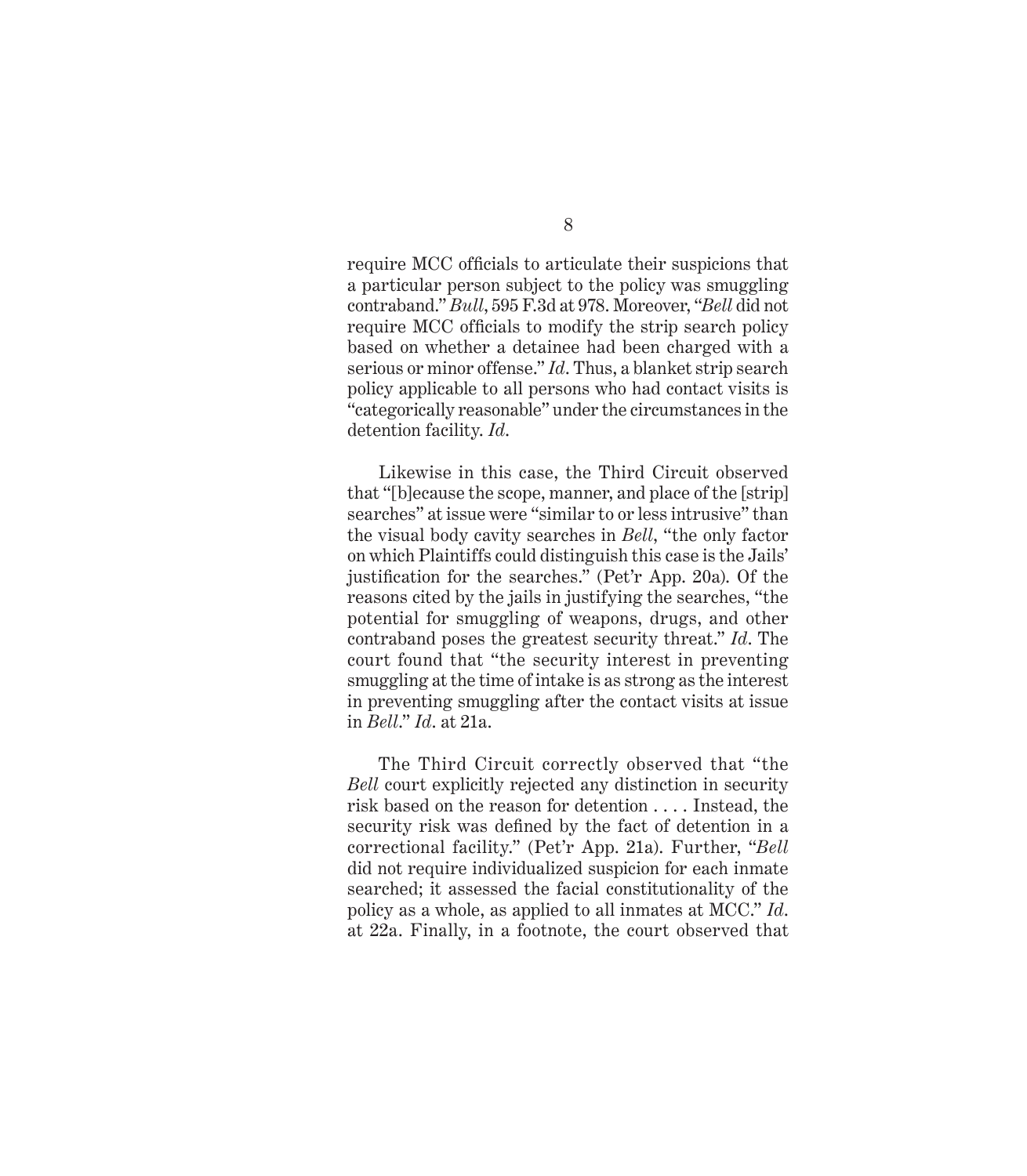"[t]he absence of an individualized suspicion requirement in *Bell* is consistent with the Fourth Amendment doctrine of special needs searches," which are permissible, even without reasonable suspicion when "a search furthers a 'special governmental need' beyond that of normal law enforcement . . . ." *Id*. n 8, quoting *Neumeyer v. Beard*, 421 F.3d 210, 214 (3d Cir. 2005).

 Because *Florence* correctly interpreted *Bell*, this Court should affirm the decision.

### **ARGUMENT II**

**A BRIGHT-LINE RULE ALLOWING BLANKET STRIP SEARCHES OF ALL ARRESTEES**  ADMITTED TO A JAIL'S GENERAL **POPULATION CREATES LESS AMBIGUITY, IS EASIER TO ADMINISTER, AND AVOIDS THE POTENTIAL FOR MANIPULATION INHERENT IN A REASONABLE SUSPICION STANDARD.**

**A. A bright-line rule allowing a blanket strip search policy is easier for correctional institution personnel to administer and results in less ambiguity in the law when decisions to search are reviewed by courts.**

This issue before this Court is whether to affirm the constitutionality of a bright-line rule allowing blanket strip searches of all persons admitted to a jail's general population, or instead require jails to implement a reasonable suspicion standard, which will then be reviewed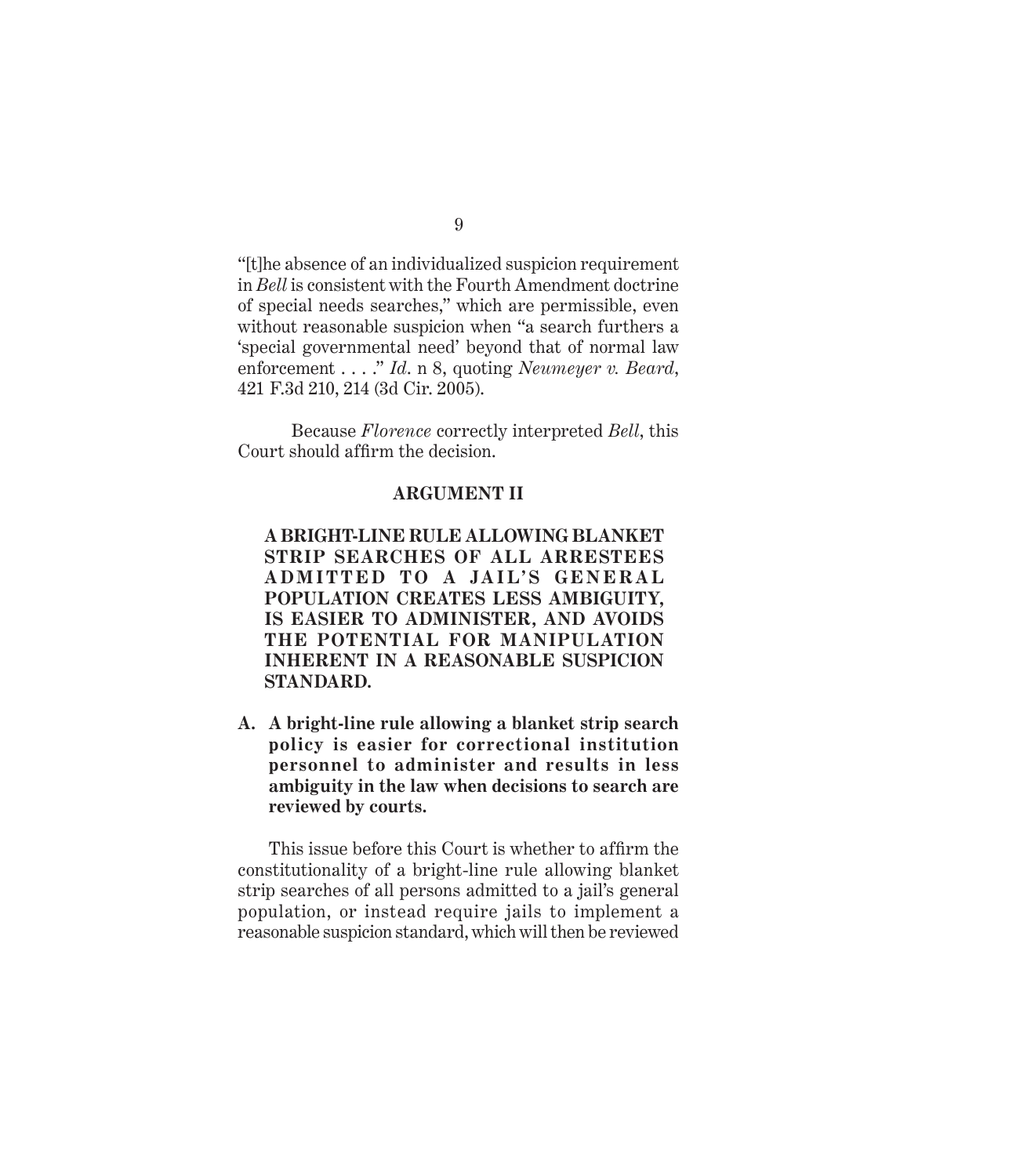on a case-by-case basis on appeal.2 *Amicus curiae* DRI agrees with the Third Circuit's assessment that a blanket strip search policy

will help to avoid potential equal protection concerns in the strip search process as it removes officer discretion in selecting which arrestees to search. The potential for abuse in a 'reasonable suspicion' scheme is high, particularly where reasonable suspicion may be based on such subjective characteristics as the arrestee's appearance and conduct at the time of arrest. Subjecting all arrestees to the same policy promotes equal treatment. [*Florence*, 621 F.3d at 310-11.]

Judge Kozinski's concurring opinion in *Bull*, also cited in *Florence*, succinctly articulates the dangers of replacing the bright-line rule of a blanket strip search policy with a reasonable suspicion standard. In Judge Kozinski's view, the issue is "whether federal judges can force government officials to subdivide classes of people subject to a valid

<sup>2.</sup> In federal circuits where reasonable suspicion is required for strip searches, the courts employ a case-by-case consideration of the circumstances to determine after the fact whether reasonable suspicion existed for a strip search. See e.g. *United States v. Barnes*, 506 F.3d 58, 62 (1st Cir. 2007) (In evaluating whether the suspicion was reasonable, court looks at the totality of the circumstances of each case to see whether the detaining officer had a particularized and objective basis for suspecting legal wrongdoing.); *Hill v. Bogans*, 735 F. 2d. 391, 394 (10th Cir. 1984) (After reviewing the circumstances surrounding the search, the court reversed the trial court's ruling that the search complied with the Fourth Amendment.)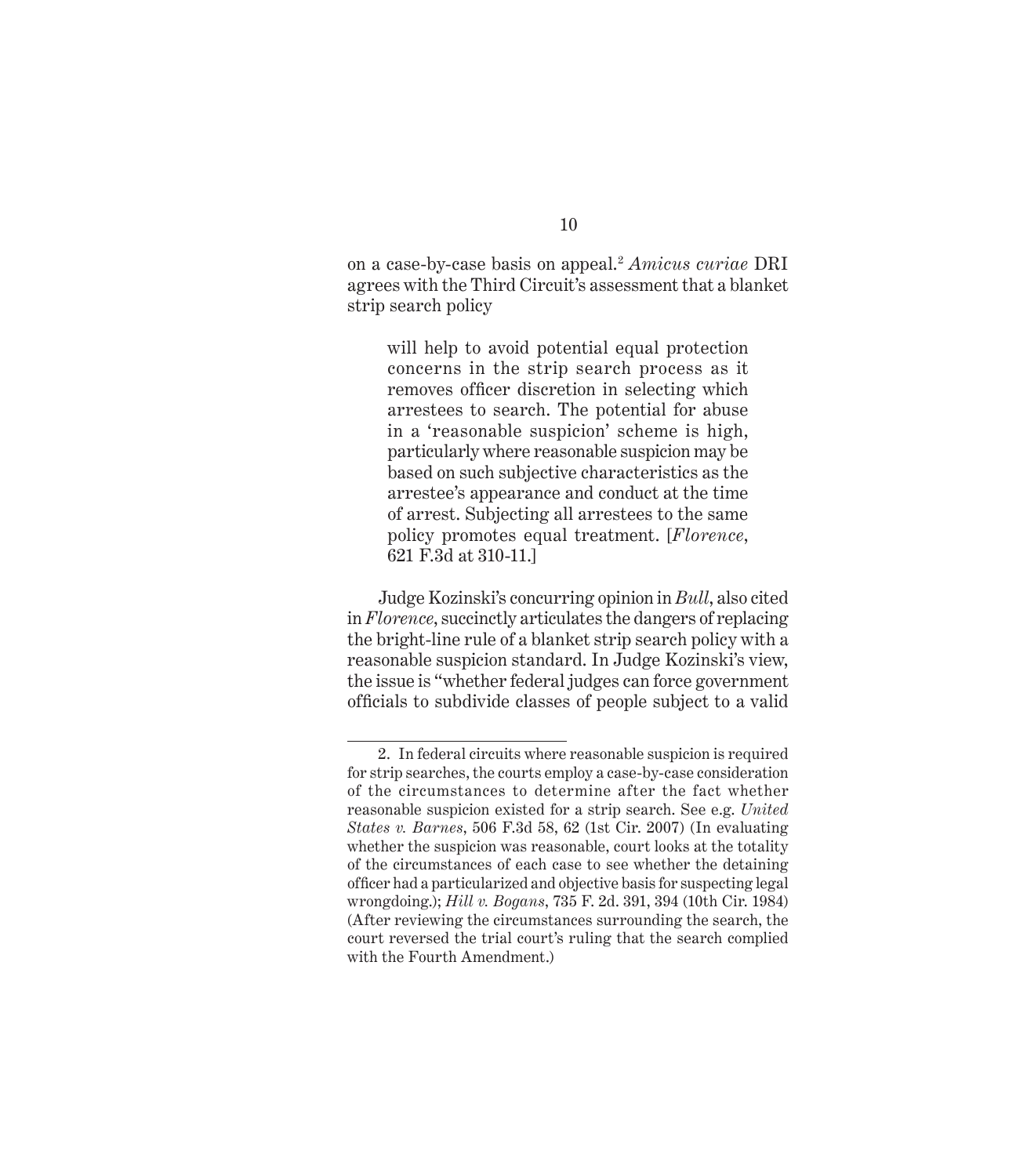Fourth Amendment search into sub-classes that present a materially different Fourth Amendment calculus." *Bull*, 595 F.3d at 982-983 (Kozinski, J., concurring).

Several factors counsel against creating these subclasses of individuals "as to which a different Fourth Amendment balance must be struck." *Bull*, 595 F.3d at 984 (Kozinski, J., concurring). "First, there's a degree of subjectivity that attends any classification," and "in a democracy there is a very important value, enshrined in the Equal Protection Clause, in treating everyone who stands on the same footing alike." *Id*. Second, "lines drawn by courts rather than dictated by the functional requirements of an activity tend to be ambiguous, subject to manipulation and difficult to administer." *Id. Bull* demonstrated this point because "[t]he district court carved out a class of people to exempt from the strip search policy consisting of all those arrested on a charge not involving (a) weapons, (b) controlled substances, or (c) violence, and (d) as to whom there was not individualized reasonable suspicion." *Id*. at 985. As Judge Kozinski observed, however, "[e]ach criterion is porous and subjective; there can be endless quarrels (and lawsuits) as to whether someone did or did not fall into any of the categories." *Id*.

"[T]he most troublesome category," in Judge Kozinski's view, involves "cases where the deputies determine there's individualized suspicion for a search." *Bull*, 595 F.3d at 986 (Kozinksi, J., concurring). As is the concern of *amicus curiae* DRI, "[h]ow, exactly, are deputies to know what does and does not amount to individualized suspicion, and who ultimately decides?" *Id*. It is clear that, "[n]ot only will courts have to draw these difficult lines; jails will have to guess how courts will draw them." *Id*.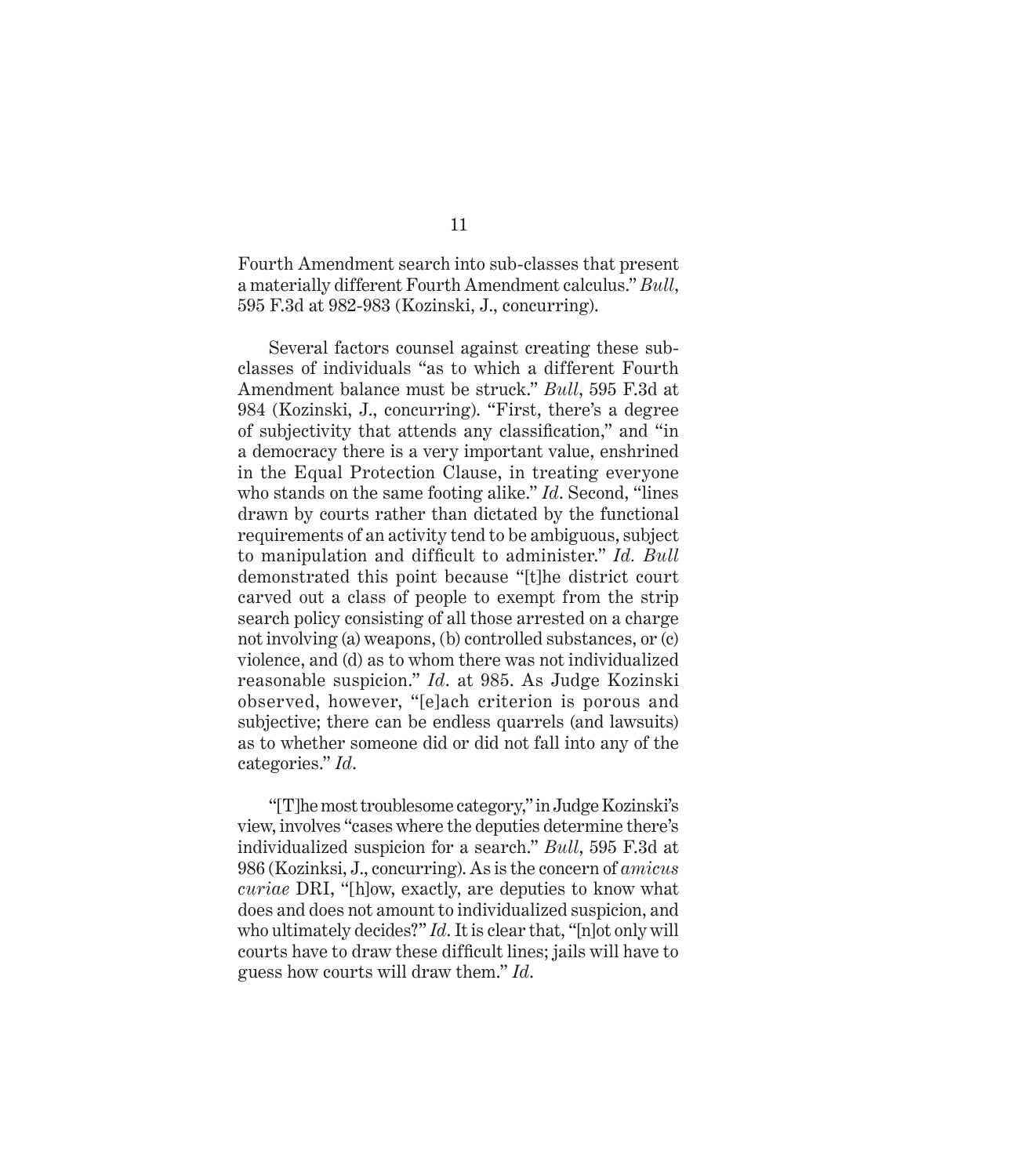In fact, the arguments advanced by petitioner and his amici have the potential to exacerbate this problem. Specifically, they suggest that criminal history—not merely the offense giving rise to arrest—might alone trigger individualized suspicion. See Pet'r Br. 33 ("prior criminal history" seemingly without even requirement of conviction); NACDL Br. 8; Former Jail and Corrections Professional Br. 12-13; Cert. Petition 20 (NJ allows strip searches on "individuals who have a history of violence"). DRI suggests that it would be unworkable at best to implement a policy that requires guards to determine if someone has a "history of violence," or evaluate a person's criminal record to determine if, for example, (i) an assault charge or conviction years before, (ii) a recent drug offense, or (iii) even a marijuana arrest while the arrestee was in college is enough to trigger suspicion in a particular case.

With a reasonable suspicion standard, *amicus curiae* DRI's members cannot definitively advise their local government clients in advance what a court will decide, and the concern is that, "[b]eing the subject of a court order and risking personal liability, deputies will probably err on the side of caution, to the detriment of prisoners faced with an increased risk of harm from smuggled contraband." *Bull*, 595 F.3d at 986 (Kozinksi, J., concurring). Moreover, it is likely that "those involved in operating the institution will be devoting most of their time and energy to averting liability rather than running the institution effectively." *Id*. at 988. A jailer's job is not to distinguish between categories of offenders; doing so would effectively second-guess the legislature's wisdom in making certain offense categories subject to arrest (rather than citation) and second-guess the courts for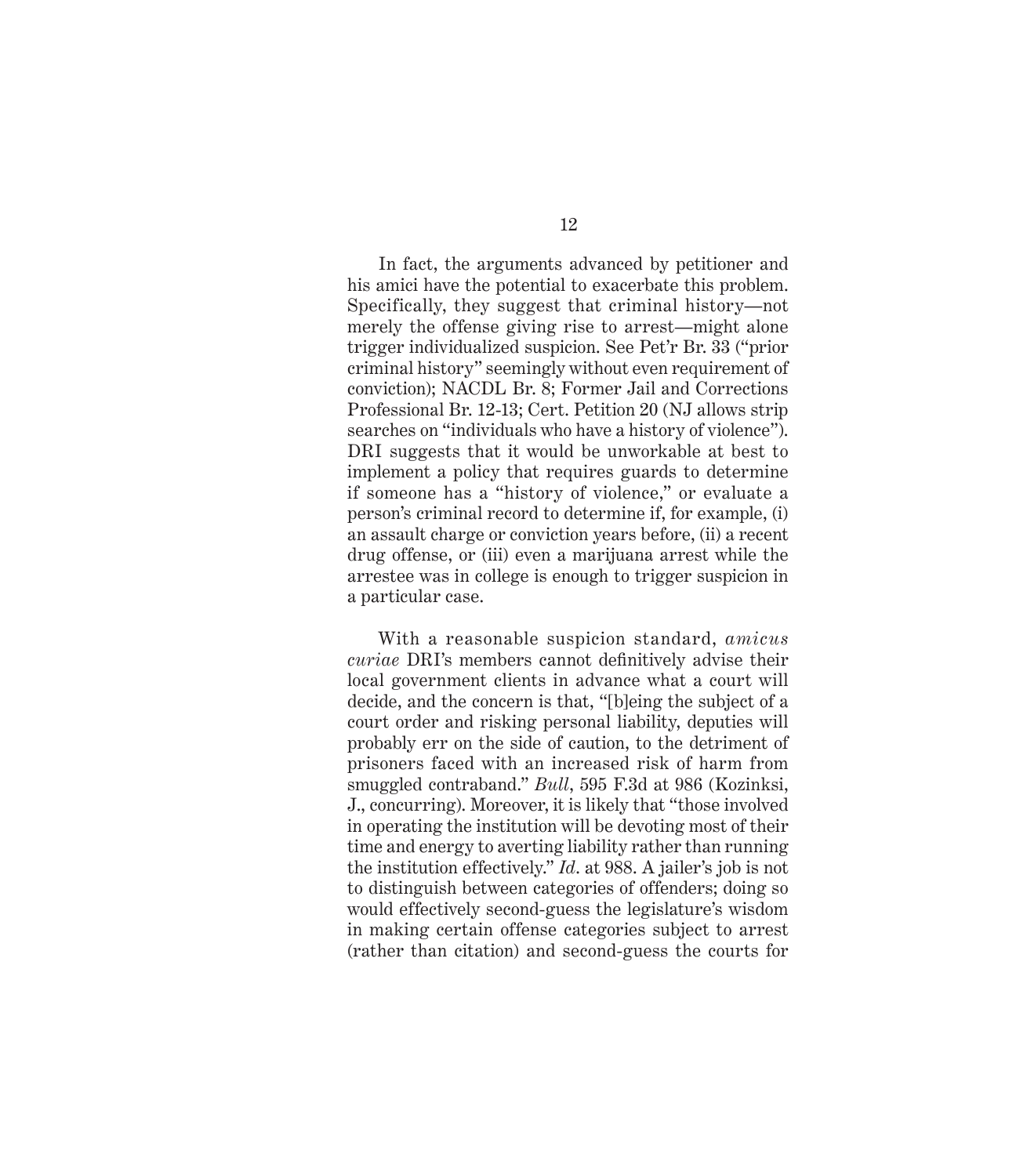denying bail to certain misdemeanants or incarcerating other individuals for civil contempt. Rather, the jailer's duty is to run the facility in the safest manner for all confined there.

An additional worry is that, when a search ends up in court, it will be difficult for officers to prove that they had individualized suspicion. *Bull*, 595 F.3d at 986 (Kozinski, J., concurring). "By its nature, individualized suspicion will rely on observations and diagnoses that will be hard (if not impossible) to record and relay to judges and juries months or years after the event." *Id*. at 987. The inevitable result is that, "the judicial creation of sub-classes exempt from a search regime . . . will likely . . . require far too much judicial involvement in the administration of the sub-class." *Id.* at 987. In short, "every strip search will become a potential federal case." *Id.*

Courts and commentators have recognized the problems posed by such standards in this and other contexts as well. This Court has addressed suspicion-based drug search policies in a public school context, and its conclusions apply equally to the circumstances of this case. First, "[s]uch a regime would place an additional burden on public school teachers," or, prison administrators, "who are already tasked with the difficult job of maintaining order and discipline." *Bd. of Educ. of Indep. Sch. Dist. No. 92 of Pottawatomie County v. Earls,* 536 U.S. 822, 837 (2002). Second, "a program of individualized suspicion might unfairly target members of unpopular groups." *Id*. Third, "[t]he fear of lawsuits resulting from such targeted searches may chill enforcement of the program, rendering it ineffective in combating drug use." *Id*.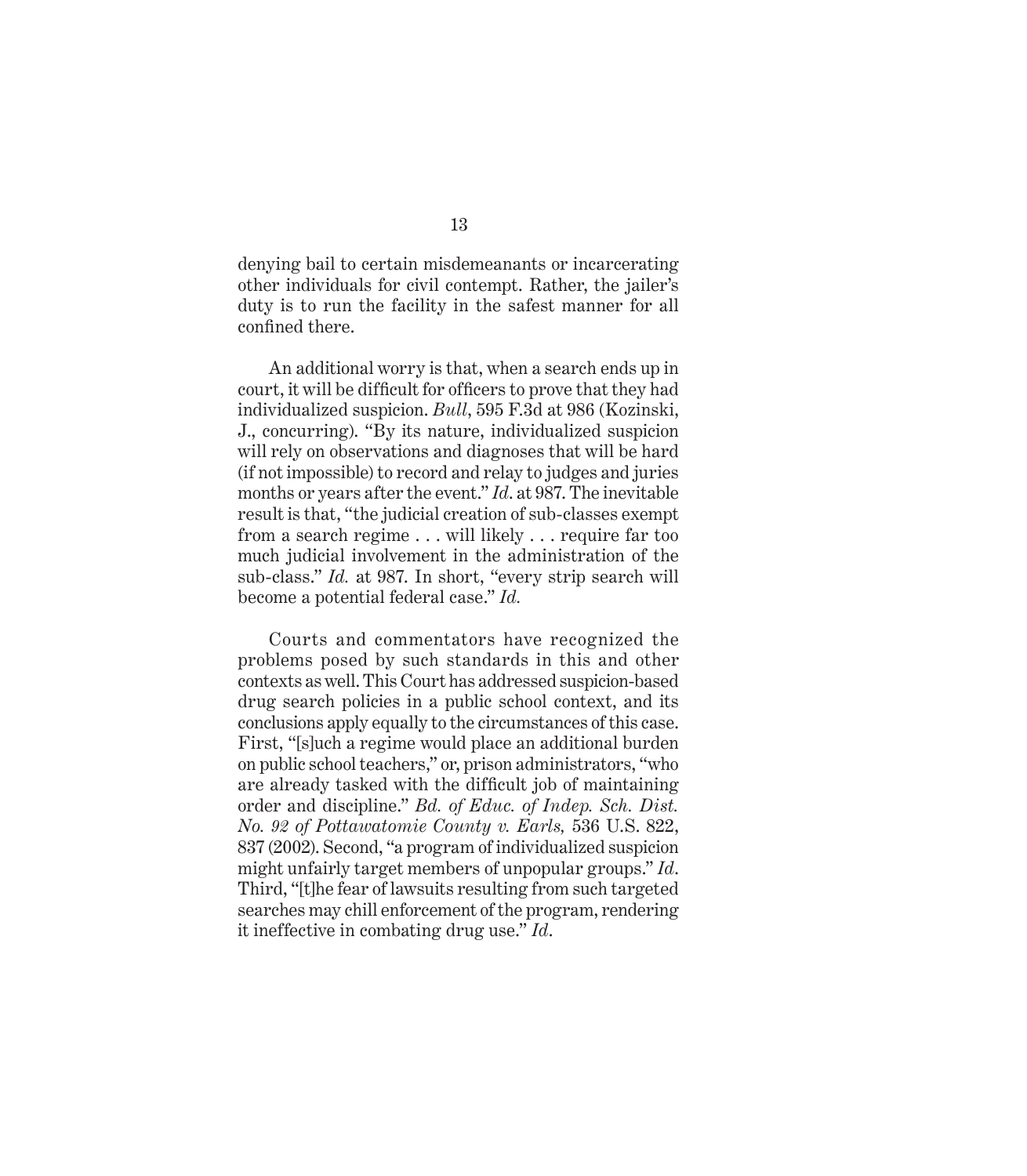Generally speaking, "[a] rule singles out one or a few facts and makes it or them conclusive of legal liability; a standard permits consideration of all or at least most facts that are relevant to the standard's rationale. A speed limit is a rule; negligence is a standard." *MindGames, Inc. v. W. Pub. Co., Inc*., 218 F.3d 652, 657 (7th Cir. 2000). Balancing tests and totality-of-the-circumstances tests, used to review the reasonableness of searches under the Fourth Amendment, also constitute standards, which, while allowing for "the decrease of errors of under- and overinclusiveness by giving the decisionmaker more discretion than do rules," Kathleen M. Sullivan, *The Justices of Rules and Standards*, 106 Harv. L. Rev. 22, 58-59 (1992), are also "vague and open-ended[,] . . . invite the sometimes unpredictable exercise of judicial discretion, and are more costly to adjudicate." *MindGames*, 218 F.3d at 657. On the other hand, a rule like the blanket strip search policy at issue here, "once formulated, afford[s] decisionmakers less discretion than do standards." *Sullivan,* 106 Harv. L. Rev. at 57. "Rules aim to confine the decisionmaker to facts, leaving irreducibly arbitrary and subjective value choices to be worked out elsewhere." *Id*. at 58.

In the circumstances of this case, it is the view of *amicus curiae* DRI and those who favor rules that "rules require decisionmakers to act consistently, treating like cases alike." *Sullivan,* 106 Harv. L. Rev. at 62. As a result, "rules reduce the danger of official arbitrariness" or bias by preventing decisionmakers from factoring the parties' particular attractive or unattractive qualities into the decisionmaking calculus." *Id*. at 62. Wayne LaFave's observations on rules and standards as they relate to the Fourth Amendment, although addressing the law in general as it affects police officers in performance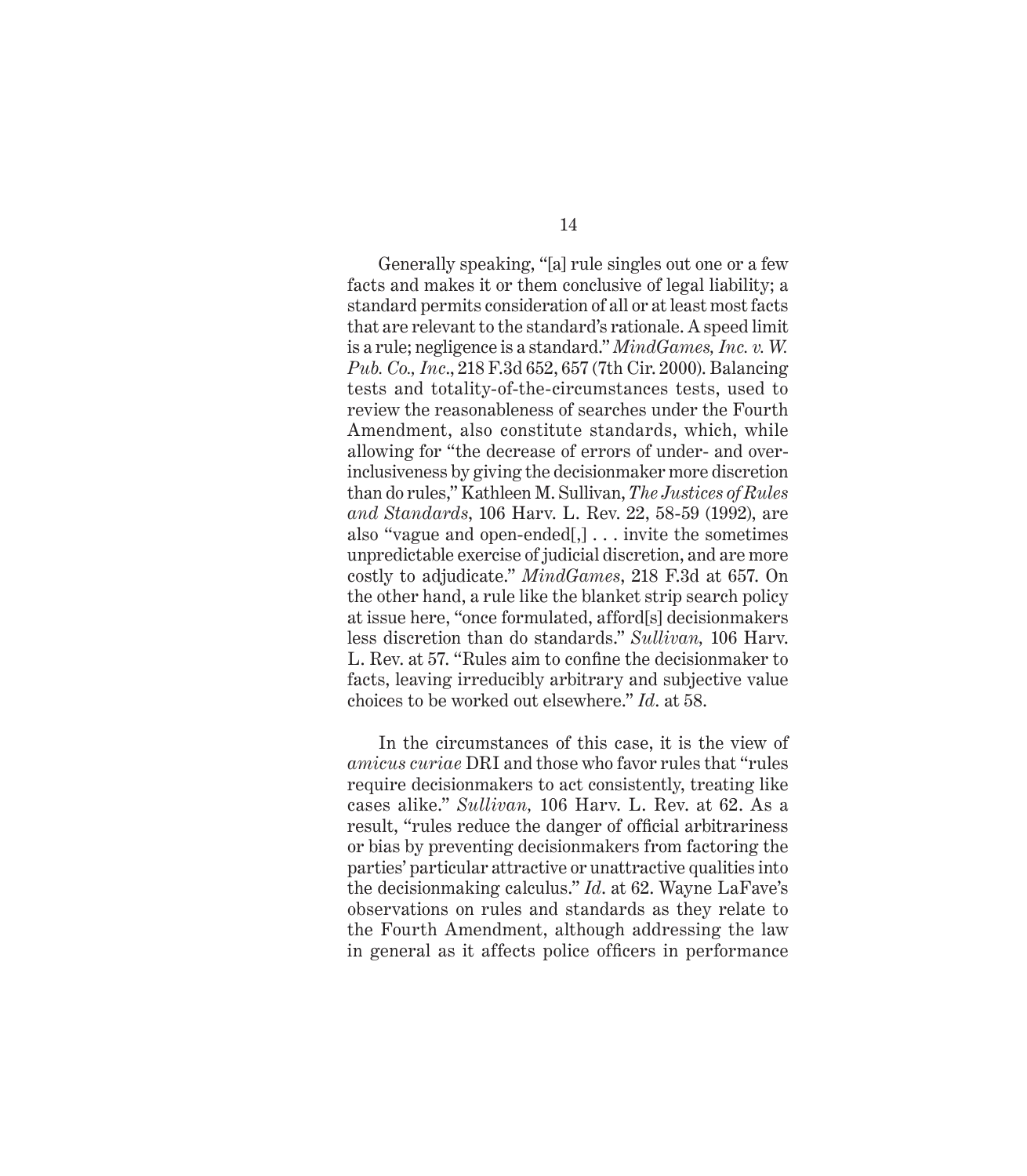of their duties, are equally applicable to correctional institution personnel required to determine whether there is reasonable suspicion to conduct a strip search on an individual entering the general population of a jail.

Fourth Amendment doctrine . . . is primarily intended to regulate the police in their day-today activities and thus ought to be expressed in terms that are readily applicable by the police in the context of the law enforcement activities in which they are necessarily engaged. A highly sophisticated set of rules, qualified by all sorts of ifs, ands, and buts and requiring the drawing of subtle nuances and hairline distinctions, may be the sort of heady stuff upon which the facile minds of lawyers and judges eagerly feed, but they may be literally impossible of application by the officer in the field.

\*\*\*

The essential point . . . is that we must resist the understandable temptation to be responsive to every relevant shading of every relevant variation of every relevant complexity lest we end up with a fourth amendment with all of the character and consistency of a Rorschach blot. . . . [I]t may well be that the rules governing search and seizure are more in need of greater clarity than greater sophistication. And thus, as between a complicated rule which in a theoretical sense produces the desired result 100% of the time, but which well-intentioned police could be expected to apply correctly in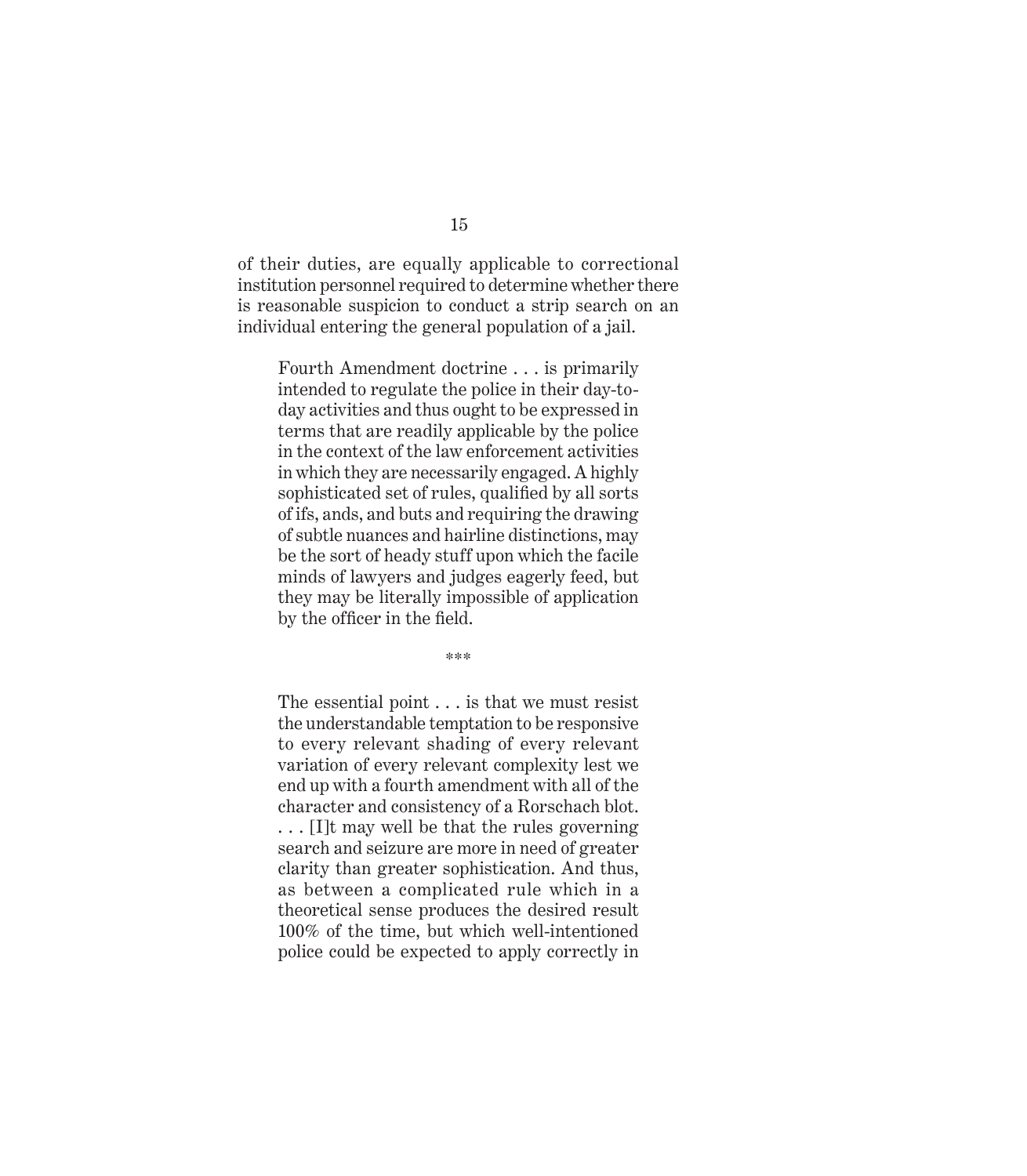only 75% of the cases, and a readily understood and easily applied rule which would bring about the theoretically correct conclusion 90% of the time, the latter is to be preferred over the former. [Wayne R. LaFave, *The Fourth Amendment in an Imperfect World: On Drawing "Bright Lines' and "Good Faith' (Fna)*, 43 U. Pitt. L. Rev. 307, 320-321 (1982) (internal citations and punctuation omitted).]

*Amicus curiae* DRI believes that the problems that will flow from after-the-fact case-by-case strip search decisions will be serious. Lawyers attempting to offer guidance will find it difficult to accurately predict the outcome of the after-the-fact analysis of juries and courts. Thus, their ability to counsel and train their clients is apt to be hampered by a lack of clear guidance.

**B. This Court has approved the use of bright-line rules allowing searches without reasonable suspicion in several contexts where the individuals to be searched are determined by participation in an activity or membership in a class and where requiring reasonable suspicion is impractical and can result in abuse of discretion and unfairness.**

As this Court has explained, "[U]nder our general Fourth Amendment approach' we 'examin[e] the totality of the circumstances" to determine whether a search is reasonable within the meaning of the Fourth Amendment." *Samson v. California*, 547 U.S. 843, 848 (2006), quoting *United States v. Knights*, 534 U.S. 112, 118 (2001). Reasonableness "is determined by assessing, on the one hand, the degree to which it intrudes upon an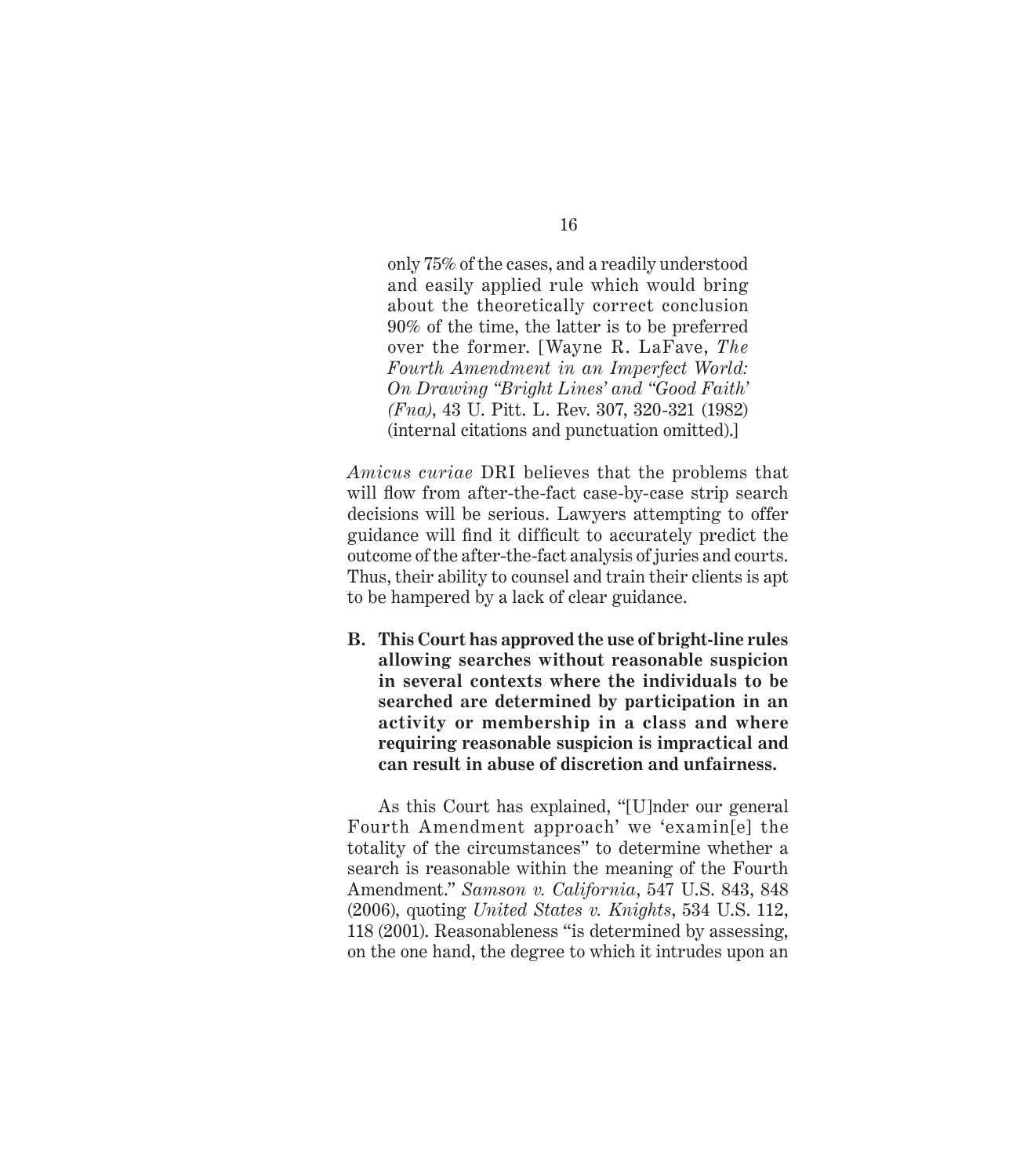individual's privacy and, on the other, the degree to which it is needed for the promotion of legitimate governmental interests." *Id*. Nevertheless, this Court has approved the use of bright-line rules allowing searches in situations where the government's interest in performing a search outweighs any intrusion on an individual's privacy. In these cases, individualized suspicion is not required; indeed, "a showing of individualized suspicion is not a constitutional floor, below which a search must be presumed unreasonable." *Skinner v. Ry. Labor Executives Ass'n*, 489 U.S. 602, 624 (1989). Rather, the government is "entitled to search classes of individuals based on a balance struck for the class as a whole, regardless of whether there's reasonable suspicion-or any suspicion at all-as to any particular member." *Bull*, 595 F.3d at 983 (Kozinski, J., concurring). These classifications "trade" the protection afforded by individualized suspicion for protection derived from the fact that the government treats all similarly situated people in precisely the same way." *Id.* Importantly, these cases also recognize *amicus curiae* DRI's concern that implementing a reasonable suspicion standard is often impractical and the discretion it affords subject to abuse.

### **1. Prisoners have, at most, a lesser expectation of privacy that, when coupled with the security needs of a prison, allow for searches without reasonable suspicion.**

As discussed, this Court determined in *Bell* that visual body-cavity searches of all detainees who engaged in contact visits while housed at a federal correctional institution were constitutionally permissible without a showing of reasonable suspicion. *Bell*, 441 U.S. at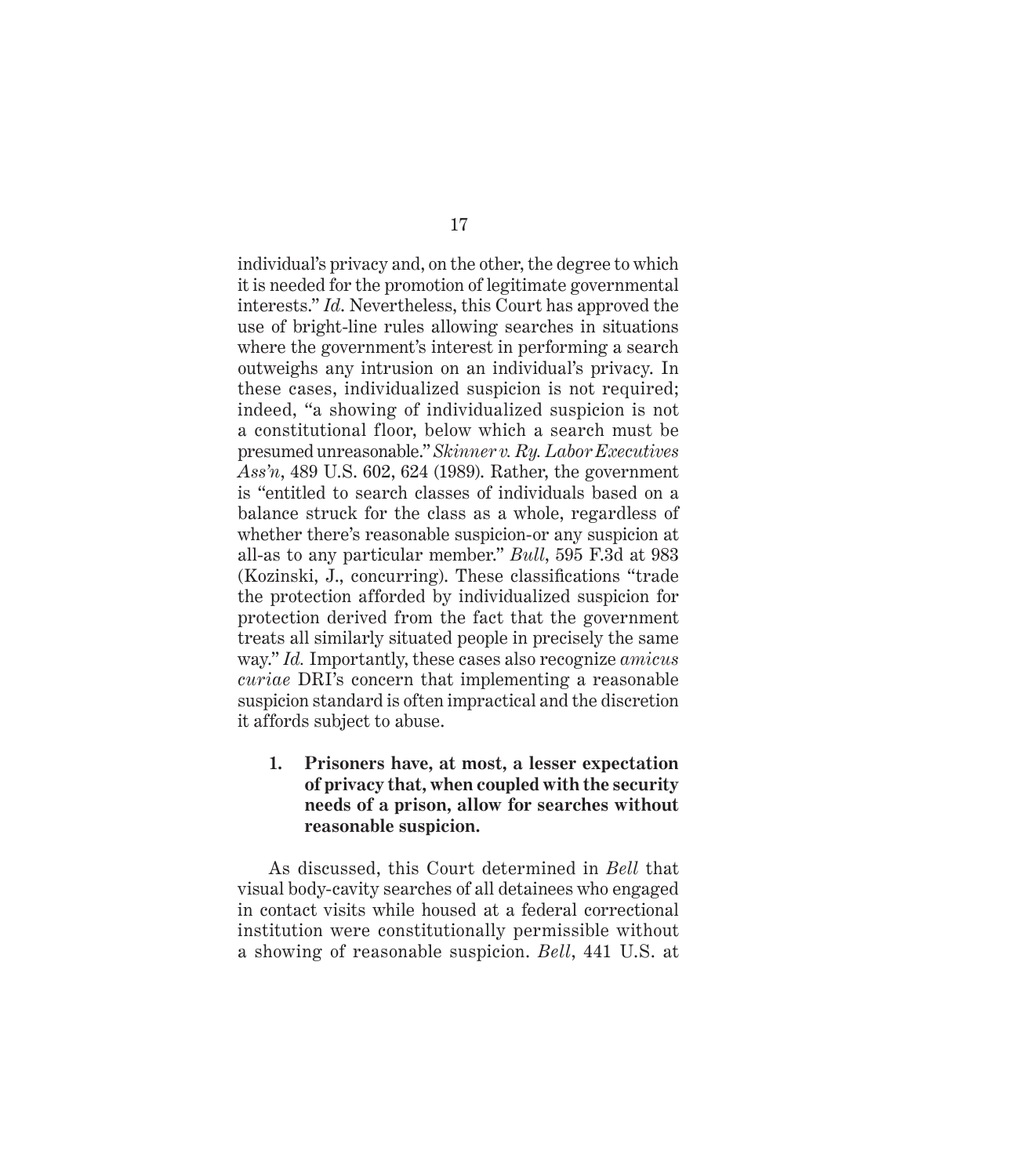560. The Court observed that "simply because prison inmates retain certain constitutional rights does not mean that these rights are not subject to restrictions and limitations," a principle which "applies equally to pretrial detainees and convicted prisoners." *Id*. at 545-46. The Court recognized that, in a prison context, "maintaining institutional security and preserving internal order and discipline are essential goals that may require limitation or retraction of the retained constitutional rights of both convicted prisoners and pretrial detainees." *Id*. at 546. Thus, while assuming that "both convicted prisoners and pretrial detainees, retain some Fourth Amendment rights upon commitment to a corrections facility" the Court concluded that the searches at issue in *Bell,* conducted without individualized suspicion, were reasonable under the Fourth Amendment.3 *Id*. at 558 (footnote added).

Similarly, in *Samson v. California*, *supra*, this Court upheld the warrantless, suspicionless searches of prisoners released on parole. The Court explained that "parole is an established variation on imprisonment of convicted criminals. The essence of parole is release from prison, before the completion of sentence, on the condition that the prisoner abide by certain rules during the balance of the sentence." *Samson*, 547 U.S. at 850

<sup>3.</sup> In a later case that did not address strip searches, this Court held that "society is not prepared to recognize as legitimate any subjective expectation of privacy that a prisoner might have in his prison cell and that, accordingly, the Fourth Amendment proscription against unreasonable searches does not apply within the confines of the prison cell. The recognition of privacy rights for prisoners in their individual cells simply cannot be reconciled with the concept of incarceration and the needs and objectives of penal institutions." *Hudson v. Palmer*, 468 U.S. 517, 525-26 (1984).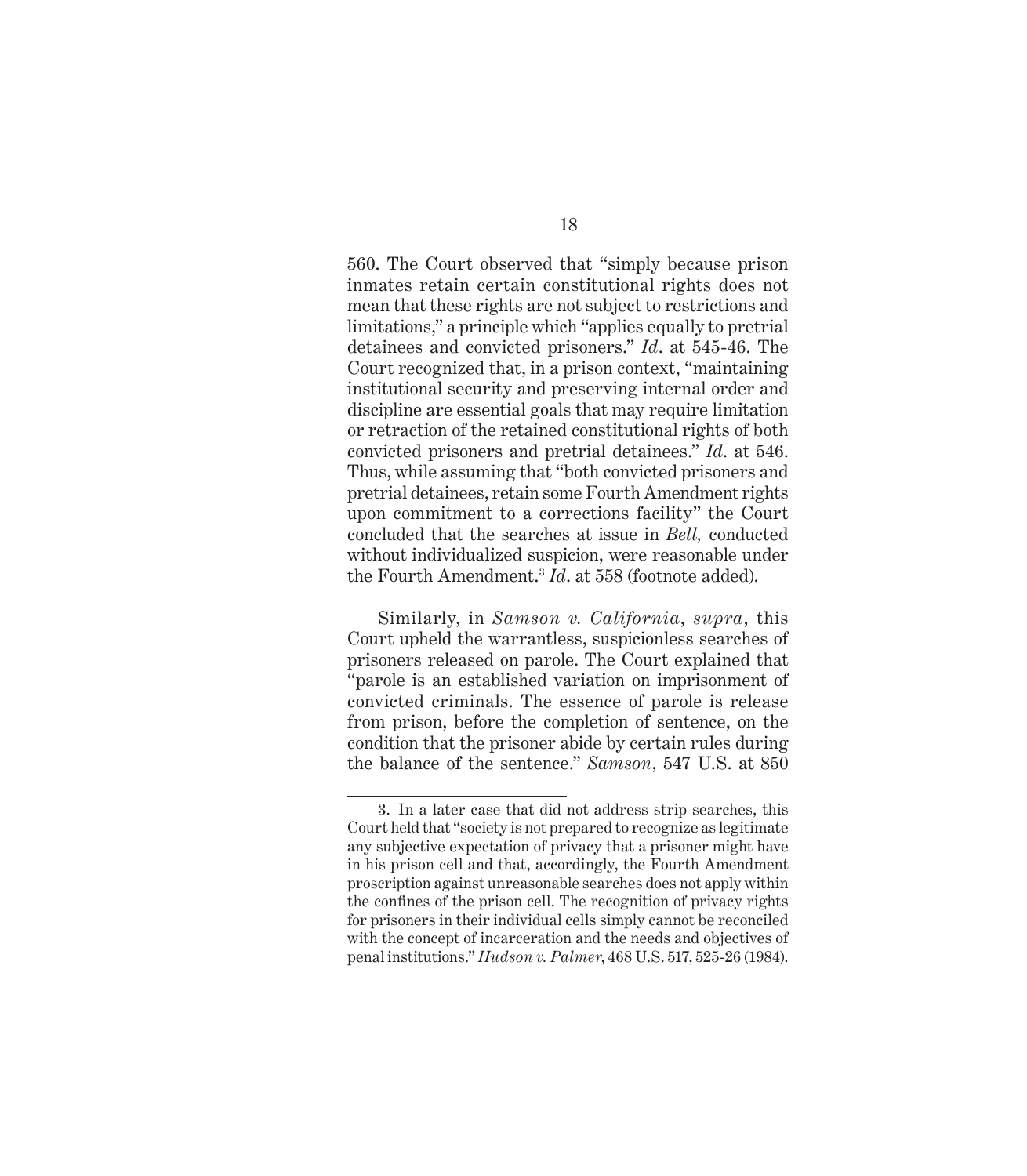(internal citations and punctuation omitted.) In California, pursuant to Cal.Penal Code Ann. § 3067(a), inmates who opt for parole submit to suspicionless searches by a parole officer or other peace officer "at any time." *Id.* at 852. Thus, the petitioner in *Samson* "did not have an expectation of privacy that society would recognize as legitimate." *Id*. By contrast, this Court recognized that the state's interests in such searches "are substantial," in that "a State has an overwhelming interest in supervising parolees because parolees ... are more likely to commit future criminal offenses." *Id*. at 853. This interest thus warrants "privacy intrusions that would not otherwise be tolerated under the Fourth Amendment." *Id*.

Importantly, this Court in *Samson* recognized the impracticality of a reasonable suspicion standard in the circumstances at issue there, agreeing with the California legislature's assessment that "given the number of inmates the State paroles and its high recidivism rate, a requirement that searches be based on individualized suspicion would undermine the State's ability to effectively supervise parolees and protect the public from criminal acts by reoffenders." *Samson*, 547 U.S. at 854. This Court further observed that "[i]mposing a reasonable suspicion requirement . . . would give parolees greater opportunity to anticipate searches and conceal criminality." *Id*.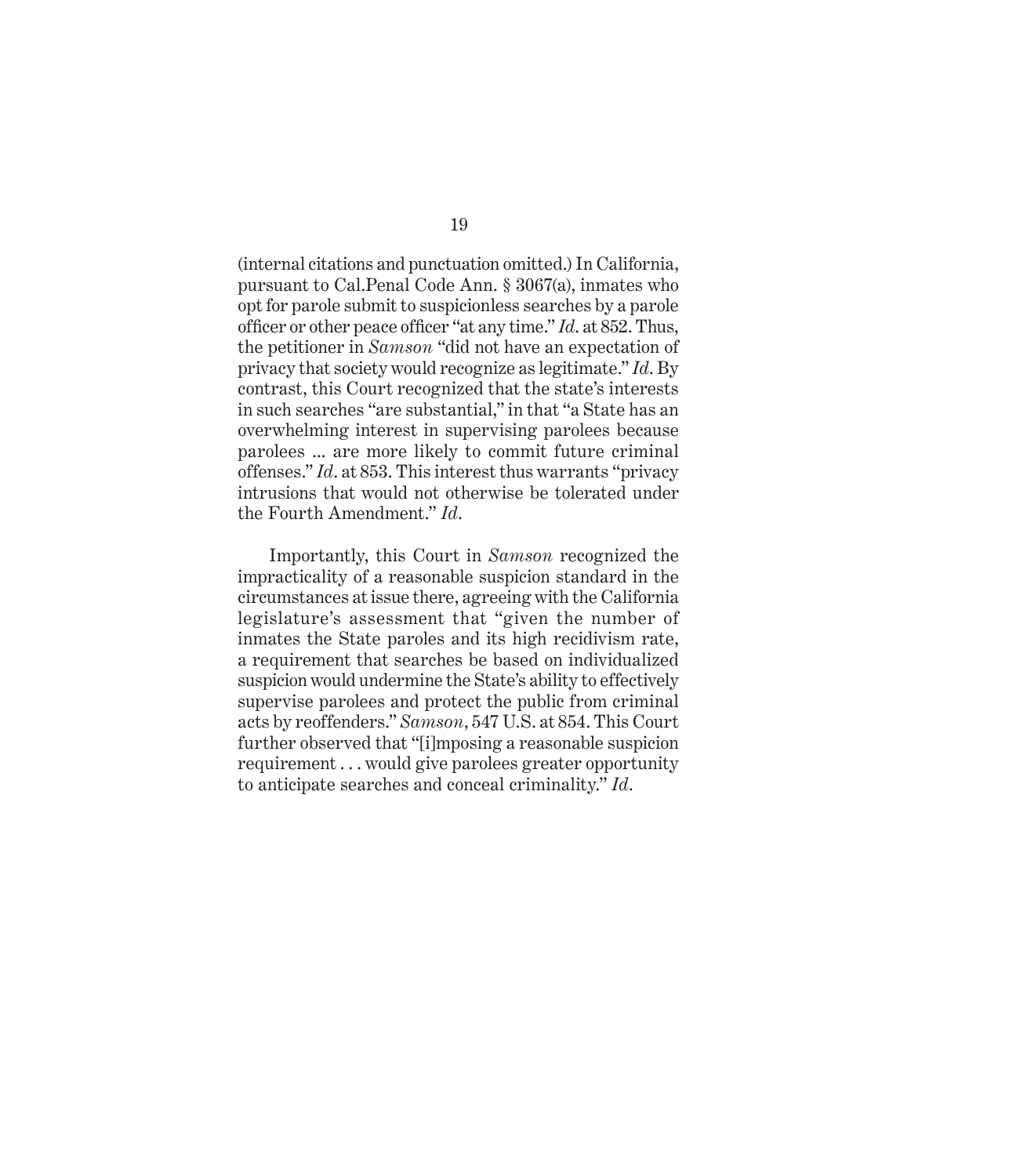- **2. The case against individualized suspicion here, is at least as strong as cases in which this Court repeatedly has rejected such a requirement.**
	- **a. Drug testing transportation employees and certain government employees without individualized suspicion is reasonable under the Fourth Amendment because the government has an interest in ensuring the safety of the public and implementing a reasonable suspicion standard is unworkable.**

In *Skinner v. Ry. Labor Executives Ass'n*, *supra*, this Court upheld as constitutional Federal Railroad Administration (FRA) regulations "that mandate blood and urine tests of employees who are involved in certain train accidents," and that "authorize, railroads to administer breath and urine tests to employees who violate certain safety rules." 489 U.S. at 606, 613. Citing *Bell*, among others, this Court explained that it may make an exception to the warrant and probable cause requirements of the Fourth Amendment when special needs, beyond the normal need for law enforcement, make the warrant and probable-cause requirement impracticable. *Id*. This Court recognized that "[t]he Government's interest in regulating the conduct of railroad employees to ensure safety," was similar to "its supervision of probationers or regulated industries, or its operation of a government office, school, or prison," all of which are situations that present "special needs beyond normal law enforcement that may justify departures from the usual warrant and probable-cause requirements." *Id*. at 620 (citations and punctuation omitted). The Court found that the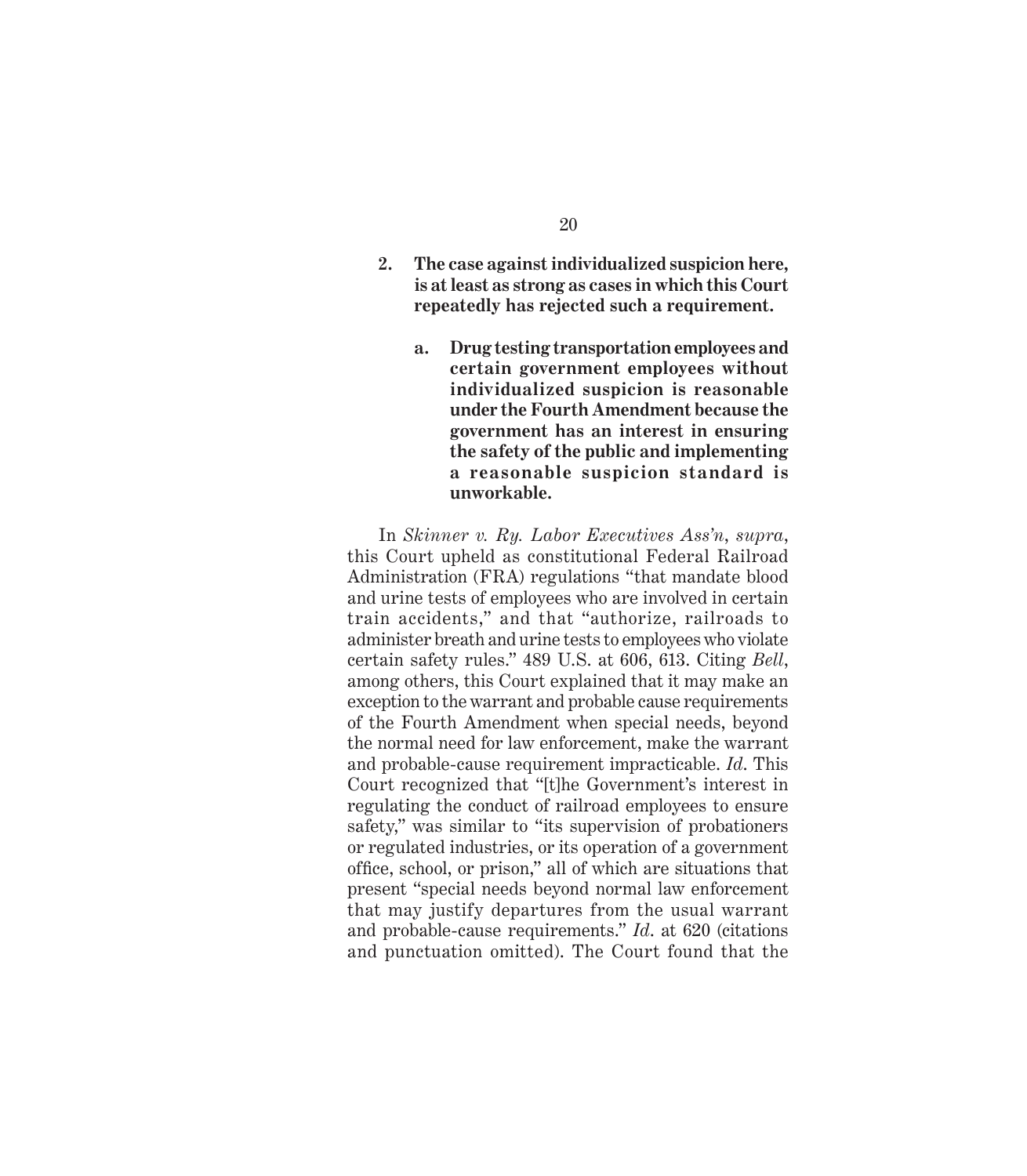expectations of privacy of the employees at issue "are diminished by reason of their participation in an industry that is regulated pervasively to ensure safety." *Id*. at 627. Thus, drug testing railroad employees was such a situation where "the privacy interests implicated by the search are minimal, and where an important governmental interest furthered by the intrusion would be placed in jeopardy by a requirement of individualized suspicion . . . ." *Id*. at 624.

Finally, the Court addressed the impracticality of requiring individualized suspicion of drug or alcohol use at the scene of an accident investigation. Such a policy "would seriously impede an employer's ability to obtain this information, despite its obvious importance." *Skinner*, 489 U.S. at 631. This Court recognized that "[o]btaining evidence that might give rise to the suspicion that a particular employee is impaired, a difficult endeavor in the best of circumstances, is most impracticable in the aftermath of a serious accident." *Id*. Thus, "[i]t would be unrealistic, and inimical to the Government's goal of ensuring safety in rail transportation, to require a showing of individualized suspicion in these circumstances." *Id*. See also *Int'l Brotherhood of Teamsters v. Dep't of Transp*., 932 F.2d 1292 (9th Cir. 1991) (Random, pre-employment, post-accident, and biennial drug testing does not violate truck drivers' fourth amendment right against unreasonable searches).

In *Nat'l Treasury Employees Union v. Von Raab*, 489 U.S. 656 (1989), this Court upheld the United States Customs Service's policy of requiring drug testing for employees who sought transfer or promotion to certain positions where they would be engaged directly in drug interdiction or were otherwise required to carry firearms.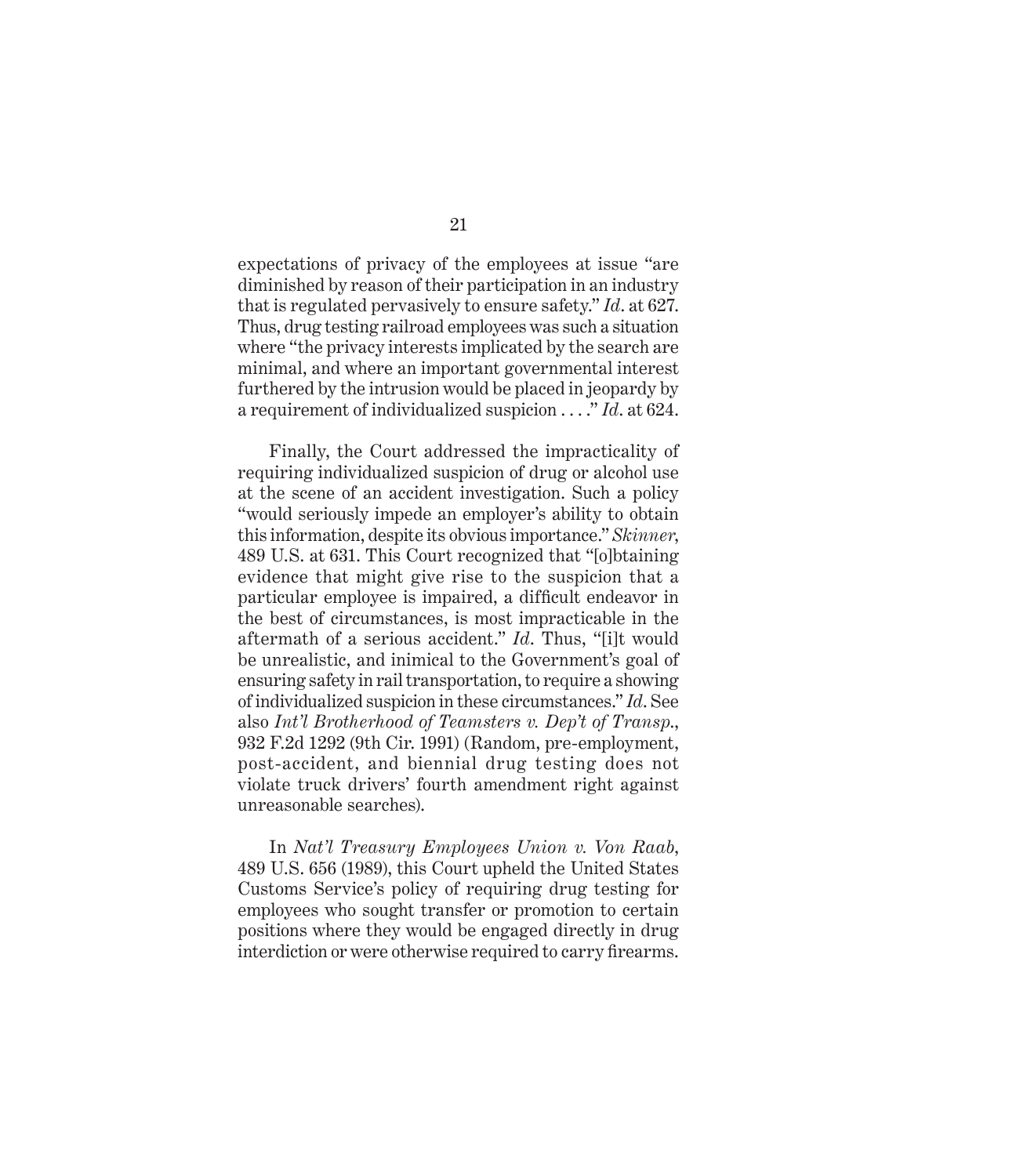*Id*. at 668, 677. This Court noted that, "[u]nlike most private citizens or government employees in general, employees involved in drug interdiction reasonably should expect effective inquiry into their fitness and probity. Much the same is true of employees who are required to carry firearms." *Id.* at 672. The Court reiterated that "neither a warrant nor probable cause, nor, indeed, any measure of individualized suspicion, is an indispensable component of reasonableness in every circumstance." *Id*. at 665. In fact, as is relevant in this case, "the traditional probable-cause standard may be unhelpful in analyzing the reasonableness of routine administrative functions, especially where the Government seeks to prevent the development of hazardous conditions or to detect violations that rarely generate articulable grounds for searching any particular place or person." *Id*. at 667-68 (internal citations and punctuation omitted.) *Amicus curiae* DRI agrees that, in certain situations such as this case, "the Government's need to discover such latent or hidden conditions, or to prevent their development, is sufficiently compelling to justify the intrusion on privacy entailed by conducting such searches without any measure of individualized suspicion." *Id*. at 668.

Additionally, the privacy interest of prison inmates, at issue here and in *Bell*, is far lower than in *Skinner* or *Von Raab,* which involve individuals who simply decide to work for the government (*Von Raab*) or a government-regulated entity (*Skinner*). The privacy intrusion in such cases was acknowledged to be quite high, see *Skinner*, 489 U.S. at 617 (although the procedures at issue in did not require "a surgical intrusion," "chemical analysis of urine, like that of blood, can reveal a host of private medical facts about an employee, including whether he or she is epileptic,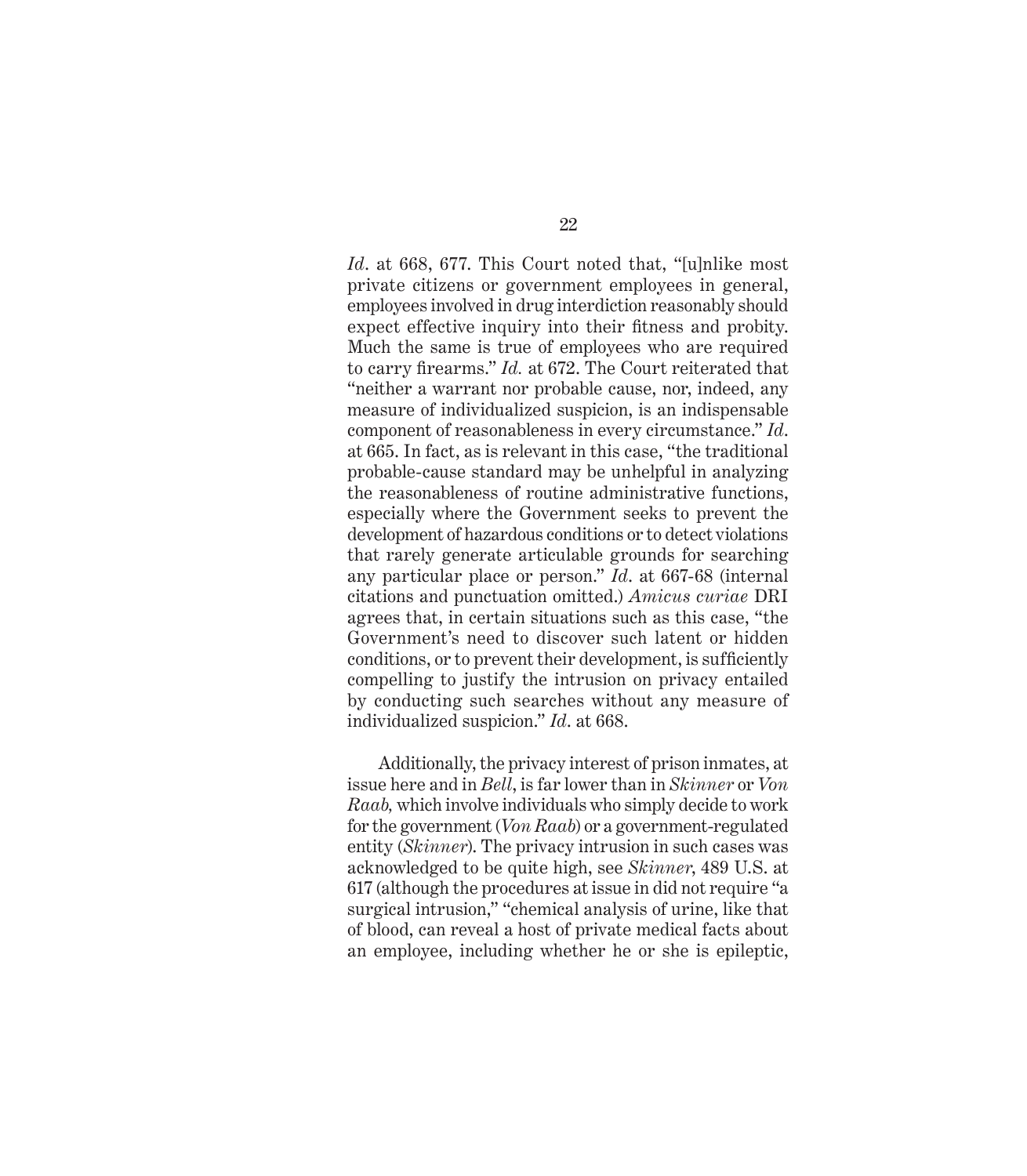pregnant, or diabetic"); *id*. (quoting *Von Raab* regarding the intrusion in watching someone urinate).

> **b. A bright-line rule of searching all members of the public crossing the border, boarding airplanes, and entering a government building is easier to administer than a reasonable suspicion standard and avoids abuse of discretion.**

In *United States v. Martinez-Fuerte*, 428 U.S. 543 (1976), this Court held that, consistent with the Fourth Amendment, "a vehicle may be stopped at a fixed [immigration] checkpoint for brief questioning of its occupants even though there is no reason to believe the particular vehicle contains illegal aliens." *Id*. at 545. Additionally, "the operation of a fixed checkpoint need not be authorized in advance by a judicial warrant." *Id*. In such a situation, a reasonable suspicion standard "would be impractical because the flow of traffic tends to be too heavy to allow the particularized study of a given car that would enable it to be identified as a possible carrier of illegal aliens." *Id*. at 557. Furthermore, "such a requirement would largely eliminate any deterrent to the conduct of well-disguised smuggling operations, even though smugglers are known to use these highways regularly." *Id*. at 557.

In explaining its decision, this Court also addressed the proper level of discretion to be afforded to border patrol officers. In an earlier case, *United States v. Brignoni-Ponce*, 422 U.S. 873 (1975), the Court had rejected roving patrol stops near the Mexican border that were not based on reasonable suspicion because such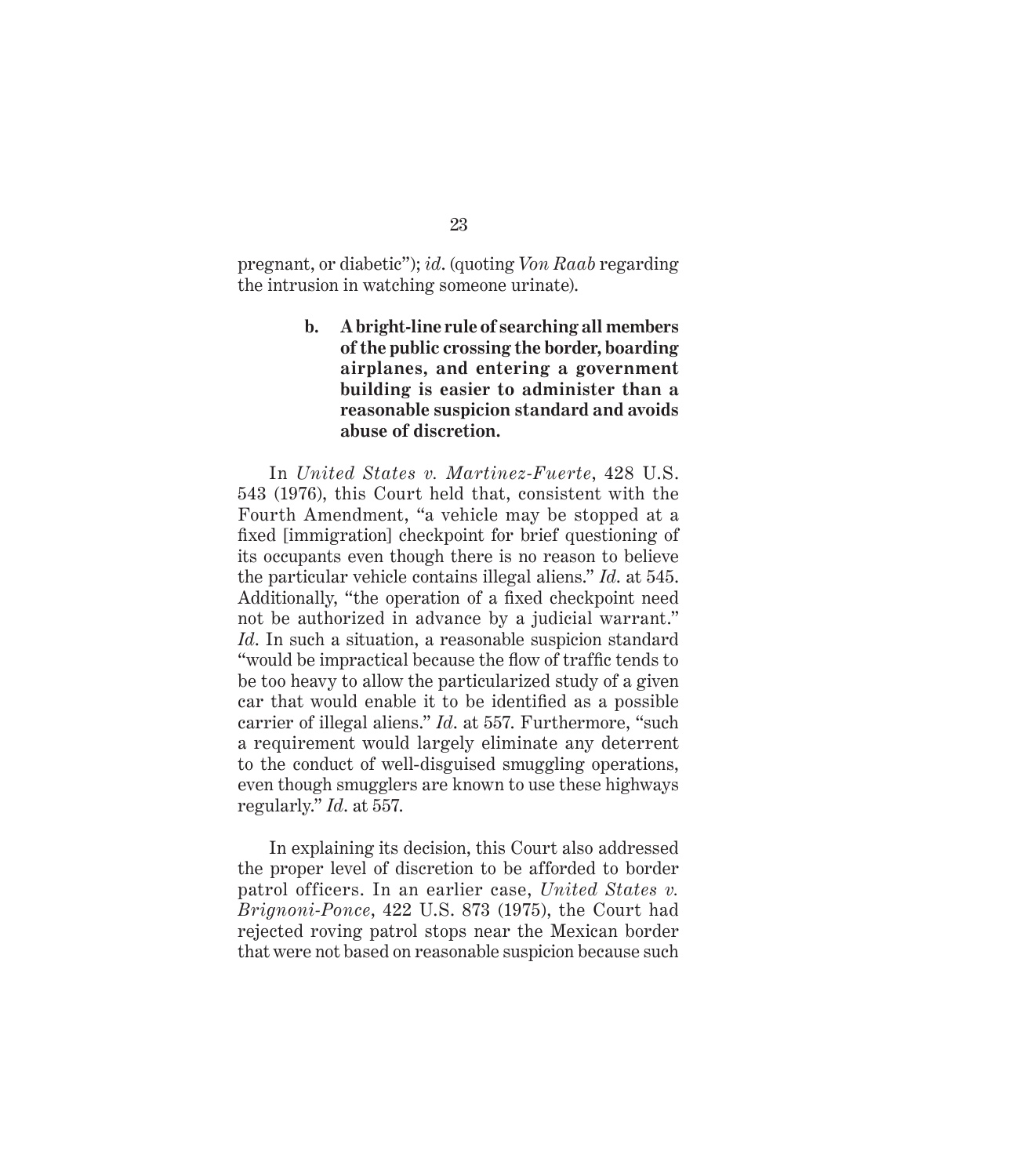searches "would subject the residents of these and other areas to potentially unlimited interference with their use of the highways, solely at the discretion of Border Patrol officers." *Id.* at 882-83. On the other hand, fixed checkpoint stops

both appear to and actually involve less discretionary enforcement activity. The regularized manner in which established checkpoints are operated is visible evidence, reassuring to law-abiding motorists, that the stops are duly authorized and believed to serve the public interest. The location of a fixed checkpoint is not chosen by officers in the field, but by officials responsible for making overall decisions as to the most effective allocation of limited enforcement resources. We may assume that such officials will be unlikely to locate a checkpoint where it bears arbitrarily or oppressively on motorists as a class. And since field officers may stop only those cars passing the checkpoint, there is less room for abusive or harassing stops of individuals than there was in the case of roving-patrol stops. Moreover, a claim that a particular exercise of discretion in locating or operating a checkpoint is unreasonable is subject to post-stop judicial review. *[Martinez-Fuerte*, 428 U.S. at 559.]

So, too, do the blanket strip searches in the case at bar avoid abuse of discretion and prevent correctional institution personnel from oppressing particular individuals or groups of people.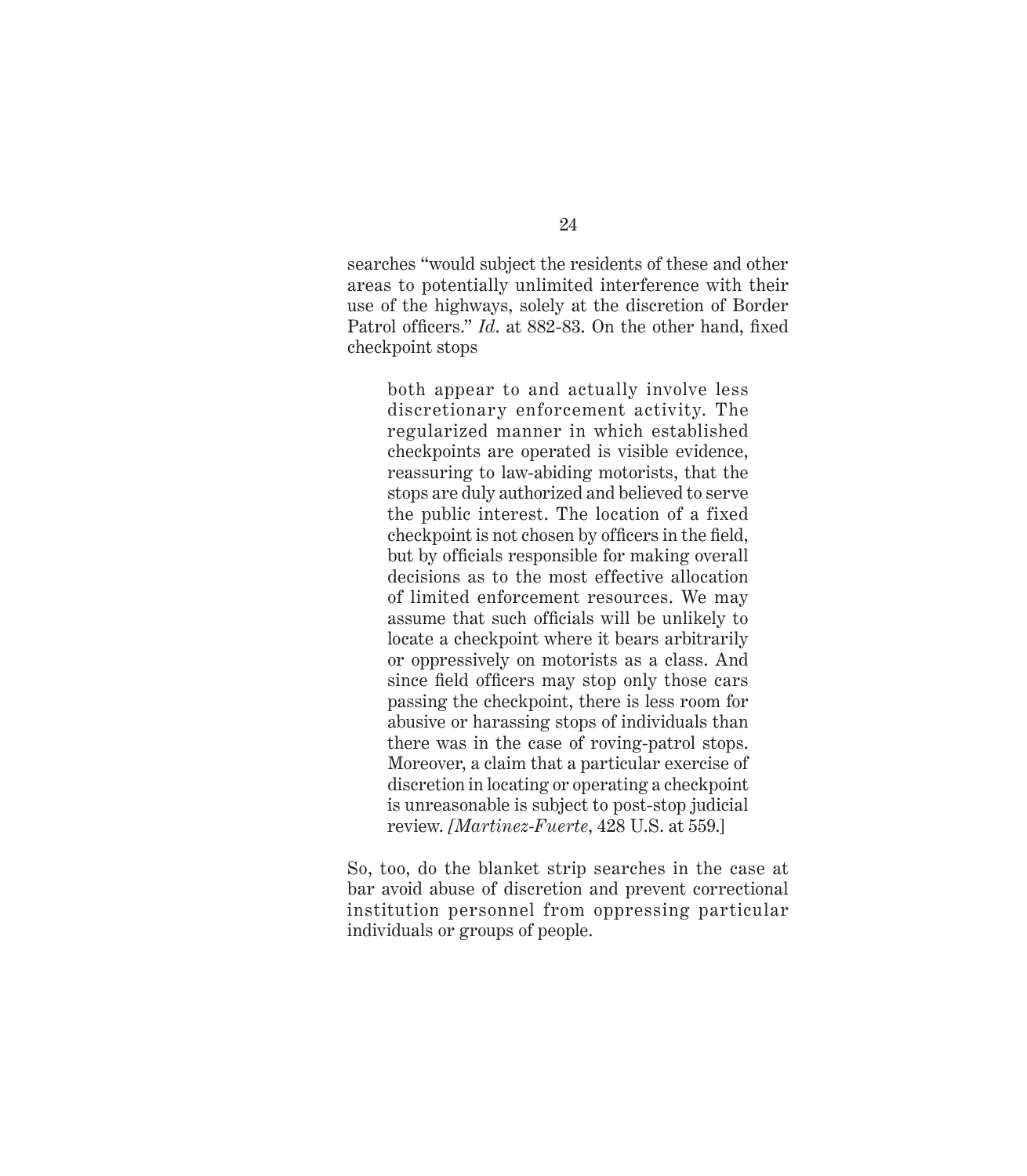In *United States v. Edwards*, 498 F.2d 496 (2d Cir. 1974), the court of appeals determined that an airport search of carry-on baggage, absent individualized suspicion is reasonable. In *Edwards*, a case decided years before the tragedy of September 11, 2001, the court recognized that "[w]hen the risk is the jeopardy to hundreds of human lives and millions of dollars of property inherent in the pirating or blowing up of a large airplane, the danger alone meets the test of reasonableness . . . ." *Id*. at 500, quoting *U.S. v. Bell*, 464 F.2d 667, 675 (2d. Cir. 1972) (Friendly, J., concurring), cert. denied 409 U.S. 991 (1972). The court also recognized the benefits of a bright-line rule requiring everyone to be searched because "[t]he search of carry-on baggage, applied to everyone, involves not the slightest stigma. . . ." that would result if individuals were searched based on reasonable suspicion. *Id*. (citation omitted.) See also *McMorris v. Alioto*, 567 F.2d 897, 900 (9th Cir. 1978) (A limited search conducted as a condition of entering a state courthouse is reasonable under the Fourth Amendment).

> **c. Drug searches for students participating in school activities do not require individualized suspicion because a school's interest in preventing drug use outweighs any privacy interest and targeted searches are impractical and subject to abuse.**

In *Vernonia Sch. Dist. 47J v. Acton*, 515 U.S. 646 (1995), this Court upheld a policy of drug-testing all student athletes who participate in the district's athletic programs. *Id*. at 648. The Court reiterated that a search unsupported by probable cause can be constitutional, "when special needs, beyond the normal need for law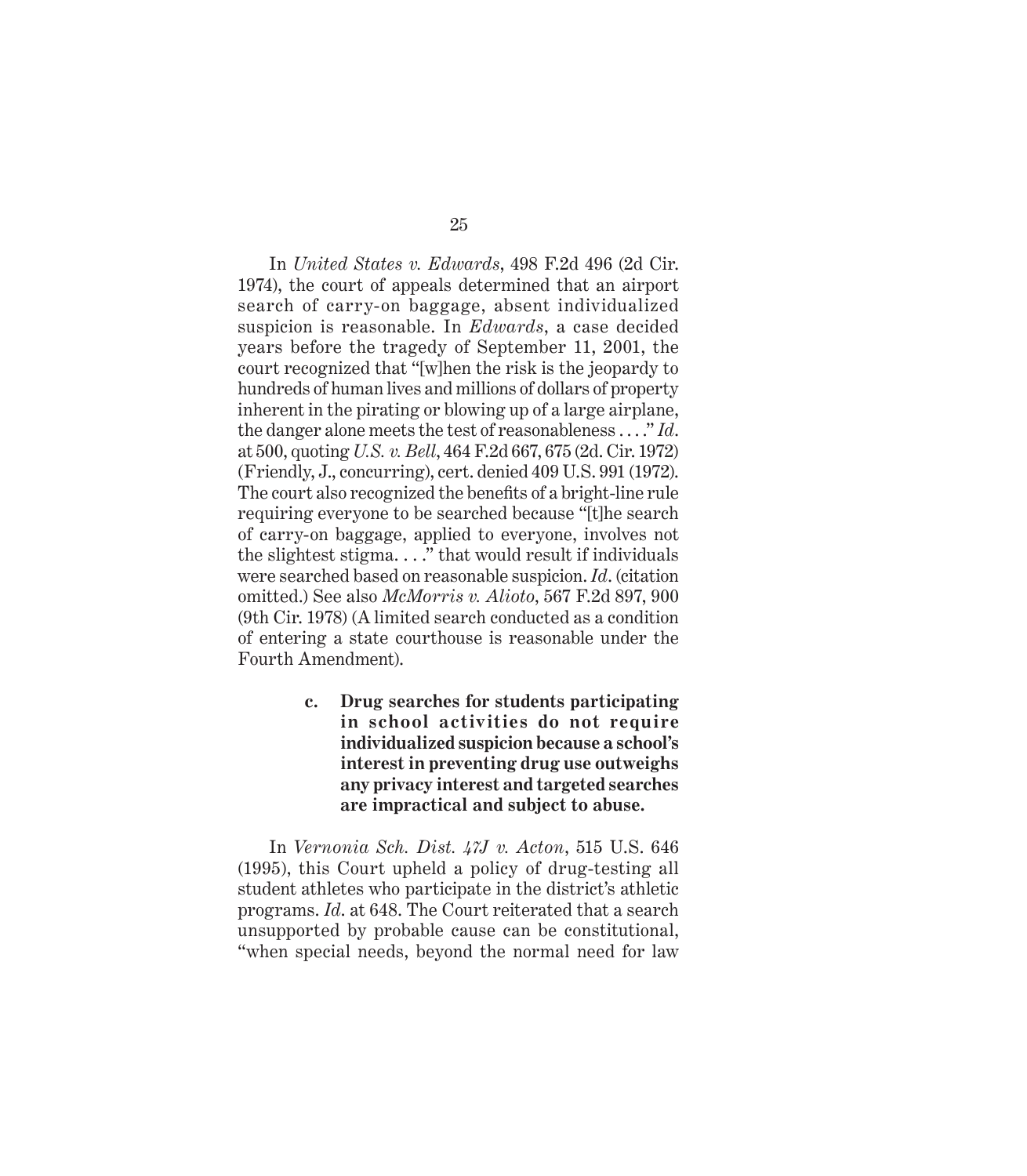enforcement, make the warrant and probable-cause requirement impracticable." *Id*. at 653, quoting *Griffin v*. *Wisconsin*, 483 U.S. 868, 873 (1987). In the specific context of a school, the state's power over schoolchildren "is custodial and tutelary, permitting a degree of supervision and control that could not be exercised over free adults." *Id*. at 655. Thus, while children retain constitutional rights (as do prisoners), "the nature of those rights is what is appropriate for children in school." *Id*. at 655-56.

The Court found that public school children have a somewhat lesser expectation of privacy than members of the general population because they are routinely required to submit to various physical examinations and to be vaccinated against various diseases. *Vernonia Sch. Dist*., 515 U.S. at 656-57. Moreover, citing the public locker rooms used by those engaged in sports, this Court observed that "[l]egitimate privacy expectations are even less with regard to student athletes." *Id*. at 657.

As is relevant to this case, *Vernonia* addressed the pitfalls of replacing the bright-line rule of testing all student athletes with a suspicion-based policy. Such a change would "transform[] the process into a badge of shame" and "brings the risk that teachers will impose testing arbitrarily upon troublesome but not drug-likely students." *Id.* at 663. The Court also recognized *amicus curiae* DRI's concern here that a suspicion-based policy would "generate[] the expense of defending lawsuits that charge such arbitrary imposition, or that simply demand greater process before accusatory drug testing is imposed." *Id*. at 663-64. Finally, the Court recognized that a suspicion-based policy would add to "the ever-expanding diversionary duties of schoolteachers the new function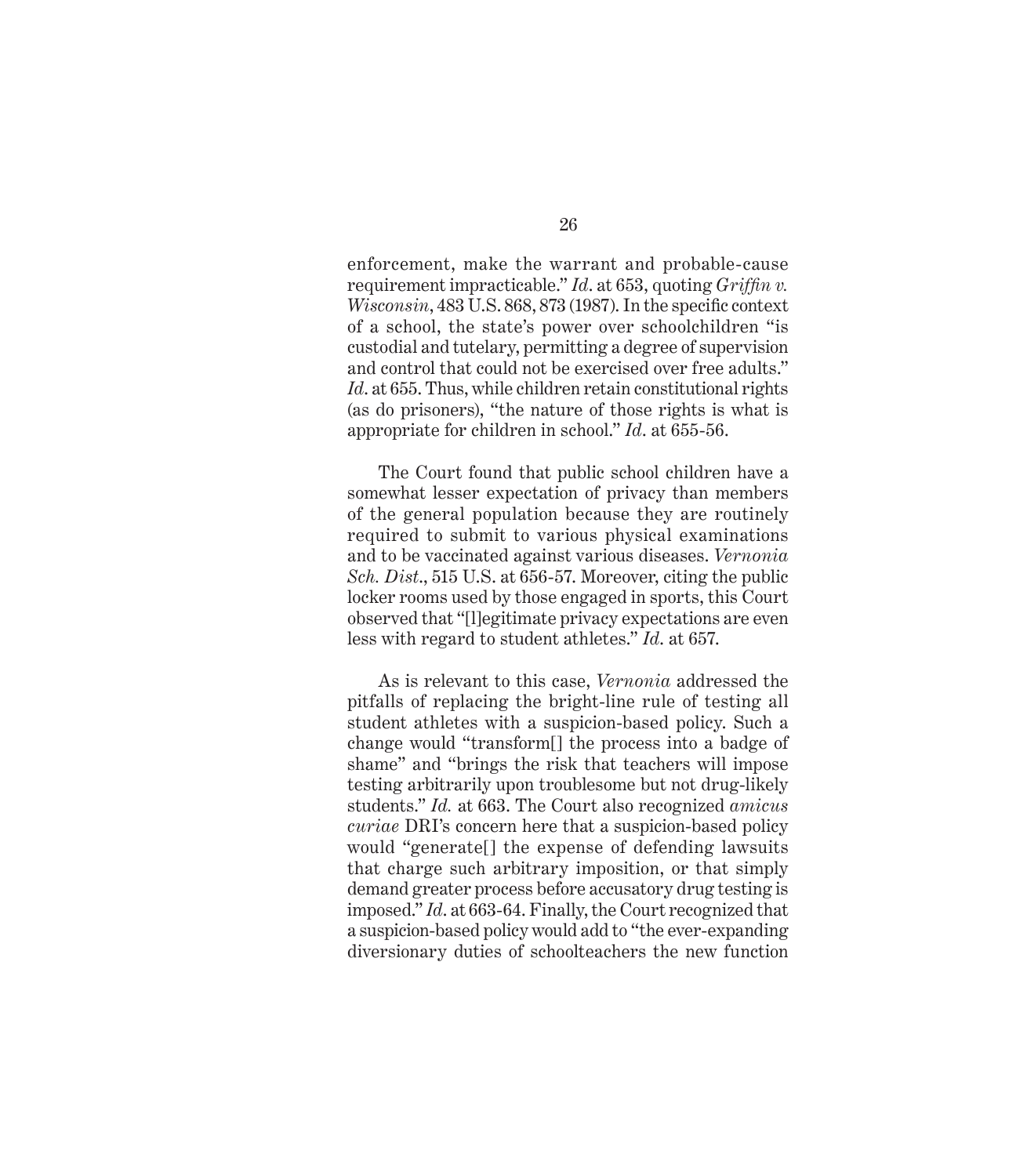of spotting and bringing to account drug abuse, a task for which they are ill prepared, and which is not readily compatible with their vocation." *Id*. at 663-64.

Relying on *Vernonia*, the Court in *Pottawatomie County, supra,* upheld as constitutional the school district's policy requiring all middle and high school students who participate in competitive extra curricular activities to submit to drug testing, without a showing of individualized suspicion. The respondents argued that "because children participating in nonathletic extracurricular activities are not subject to regular physicals and communal undress, they have a stronger expectation of privacy than the athletes tested in *Vernonia*." 536 U.S. at 831. The Court disagreed, explaining that "[t]his distinction . . . was not essential to our decision in *Vernonia*, which depended primarily upon the school's custodial responsibility and authority." *Id*. In addition, this Court noted that it "has not required a particularized or pervasive drug problem before allowing the government to conduct suspicionless drug testing." *Id*. at 835, citing *Von Raab* and *Skinner*. Finally, the Court noted that "*Vernonia* did not require the school to test the group of students most likely to use drugs, but rather considered the constitutionality of the program in the context of the public school's custodial responsibilities." *Id*. at 838. This Court thus concluded that the drug testing of students who participate in extracurricular activities "effectively serves the School District's interest in protecting the safety and health of its students." *Id*.

As it did in *Vernonia*, this Court also addressed the dangers inherent in a suspicion-based policy, which, as discussed, apply equally to the circumstances of this case.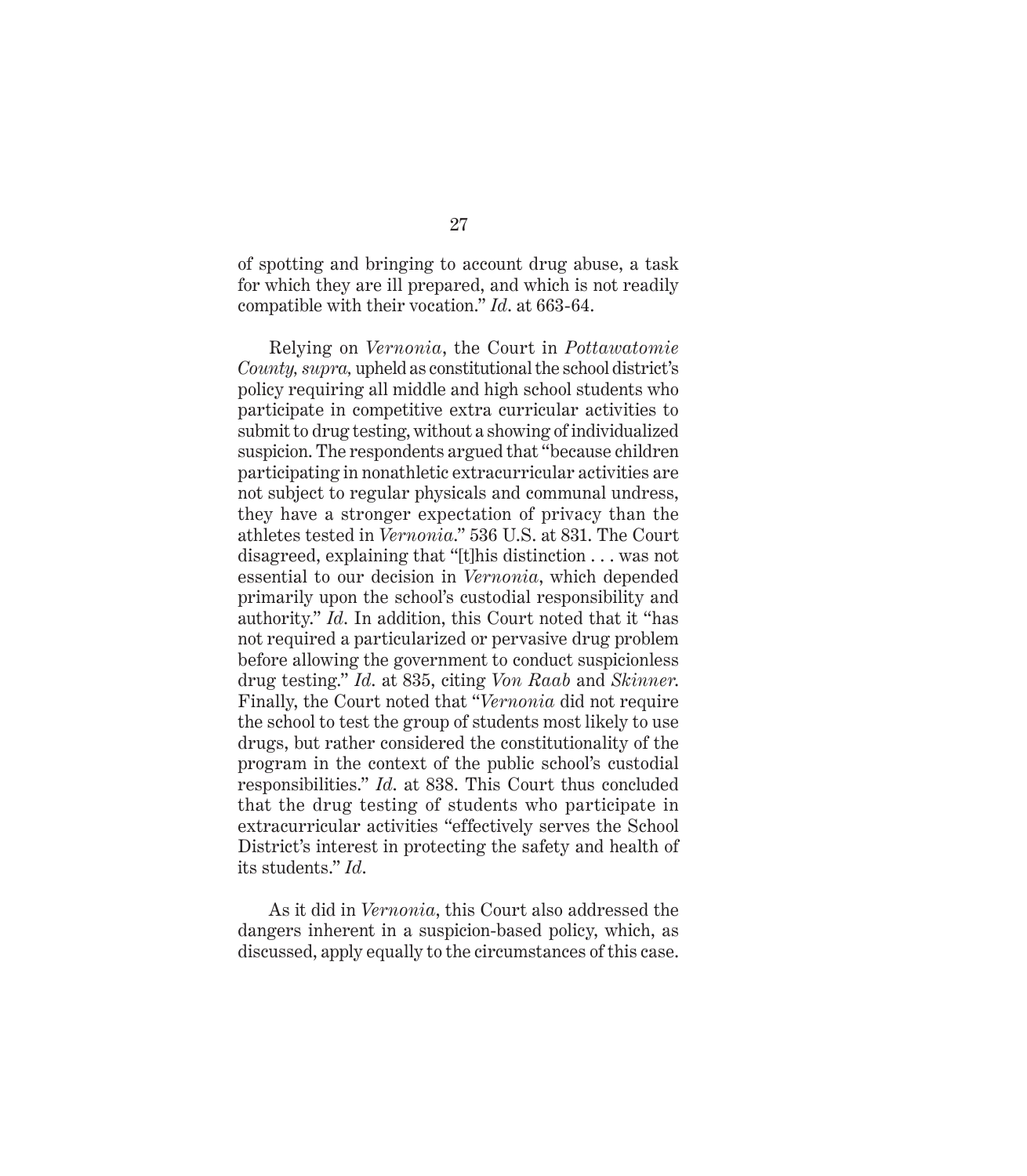First, "[s]uch a regime would place an additional burden on public school teachers," or, prison administrators, "who are already tasked with the difficult job of maintaining order and discipline." *Id*. at 837. Second, "a program of individualized suspicion might unfairly target members of unpopular groups." *Id*. Third, "[t]he fear of lawsuits resulting from such targeted searches may chill enforcement of the program, rendering it ineffective in combating drug use." *Id*.

In addition to the concerns expressed in *Pottawatomie County,* implementation of more targeted policies involving strip searches in correctional institutions requires additional training that "takes time away from other tasks and necessarily uses resources in scarce supply." *Bull*, 595 F.3d at 976. Moreover, if a reasonable suspicion standard replaces a bright-line rule, "every strip search will become a potential federal case," *Id.* at 987 (Kozinski J., concurring), and it will be difficult for DRI members to counsel their local government clients on ways to effectively avoid this litigation. Because the resulting lawsuits will necessarily be based on a multiplicity of facts, they will be difficult to resolve at the motion stage, a disheartening prospect for the many local governments facing unprecedented financial problems.

As this Court has made clear, reasonable suspicion is not a requirement in a case such as this where individuals are defined as a class, that is, all arrestees admitted to a jail's general population, and where the government's need to maintain safety and order outweighs the incarcerated individual's diminished privacy interests. *Bell* specifically recognized that, in a correctional institution, "maintaining institutional security and preserving internal order and